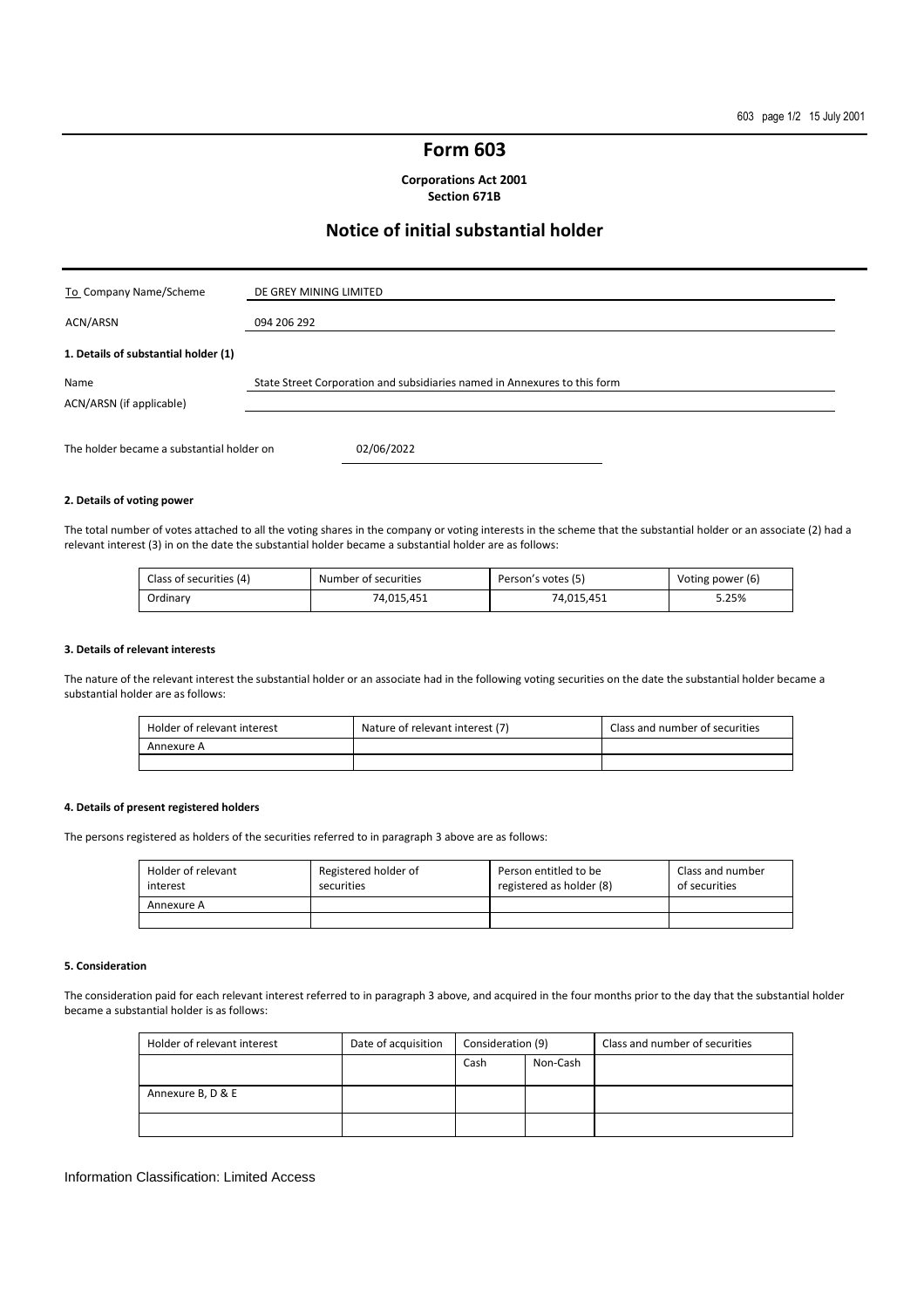## **6. Associates**

The reasons the persons named in paragraph 3 above are associates of the substantial holder are as follows:

| Name and ACN/ARSN (if applicable) | Nature of association |
|-----------------------------------|-----------------------|
| Annexure A                        |                       |

## **7. Addresses**

The addresses of persons named in this form are as follows:

| Name       | Address |
|------------|---------|
| Annexure C |         |
|            |         |

**Signature** 

| print name | Elizabeth Schaefer |                                                                             | Capacity: Authorised signatory |
|------------|--------------------|-----------------------------------------------------------------------------|--------------------------------|
| sign here  |                    | Digitally signed by Elizabeth Schaefer<br>Date: 2022.06.05 17:04:22 -04'00' | date 06/06/2022                |

#### **DIRECTIONS**

- (1) If there are a number of substantial holders with similar or related relevant interests (eg a corporation and its related corporations, or the manager and trustee of an equity trust), the names could be included in an annexure to the form. If the relevant interests of a group of persons are essentially similar, they may be referred to throughout the form as a specifically named group if the membership of each group, with the names and addresses of members is clearly set out in paragraph 7 of the form.
- (2) See the definition of "associate" in section 9 of the Corporations Act 2001.
- (3) See the definition of "relevant interest" in sections 608 and 671B(7) of the Corporations Act 2001.
- (4) The voting shares of a company constitute one class unless divided into separate classes.
- (5) The total number of votes attached to all the voting shares in the company or voting interests in the scheme (if any) that the person or an associate has a relevant interest in.
- (6) The person's votes divided by the total votes in the body corporate or scheme multiplied by 100.
- (7) Include details of:
	- (a) any relevant agreement or other circumstances by which the relevant interest was acquired. If subsection 671B(4) applies, a copy of any document setting out the terms of any relevant agreement, and a statement by the person giving full and accurate details of any contract, scheme or arrangement, must accompany this form, together with a written statement certifying this contract, scheme or arrangement; and
	- (b) any qualification of the power of a person to exercise, control the exercise of, or influence the exercise of, the voting powers or disposal of the securities to which the relevant interest relates (indicating clearly the particular securities to which the qualification applies).

See the definition of "relevant agreement" in section 9 of the Corporations Act 2001.

- (8) If the substantial holder is unable to determine the identity of the person (eg if the relevant interest arises because of an option) write "unknown".
- (9) Details of the consideration must include any and all benefits, money and other, that any person from whom a relevant interest was acquired has, or may, become entitled to receive in relation to that acquisition. Details must be included even if the benefit is conditional on the happening or not of a contingency. Details must be included of any benefit paid on behalf of the substantial holder or its associate in relation to the acquisitions, even if they are not paid directly to the person from whom the relevant interest was acquired.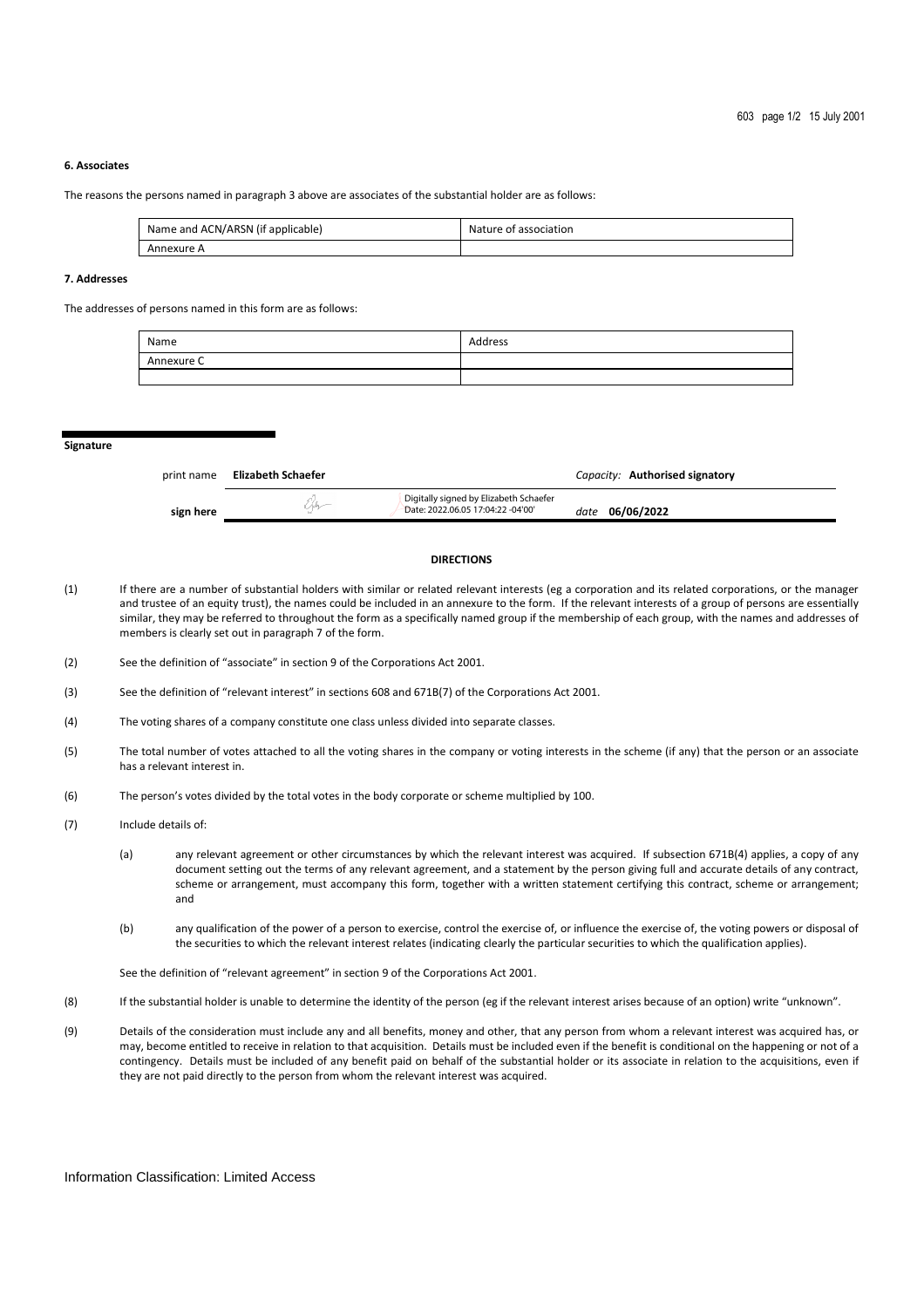# **This is Annexure A referred to in Form 603 Notice of initial substantial holder**

Digitally signed by Elizabeth Schaefer Date: 2022.06.05 17:07:32 -04'00'

**\_\_\_\_\_\_\_\_\_\_\_\_\_\_\_\_\_\_\_\_\_\_\_\_\_\_\_\_\_\_\_\_\_\_\_\_\_\_ 06 June 2022 Elizabeth Schaefer Authorised Signatory**

**3. Details of relevant interests 4. Details of present registered holders 6. Associates**

| <b>U. ASSULIQUES</b><br>. |  |  |
|---------------------------|--|--|
|                           |  |  |
|                           |  |  |

| <b>Holder of relevant interest</b><br>(Section 3, 4 and 6) | <b>Nature of Relevant Interest</b><br>(Section 3)                                                                                                                                                                                                       | <b>Registered Holder of securities</b><br>(Section 4)                        | Person Entitled to be registered as holder<br>(Section 4) | <b>Class and number of Securities</b><br>(Section 3 and 4) |           | <b>Nature of Association</b><br>(Section 6)          |
|------------------------------------------------------------|---------------------------------------------------------------------------------------------------------------------------------------------------------------------------------------------------------------------------------------------------------|------------------------------------------------------------------------------|-----------------------------------------------------------|------------------------------------------------------------|-----------|------------------------------------------------------|
| STATE STREET GLOBAL ADVISORS TRUST COMPANY                 | ower to control the exercise of a right to vote                                                                                                                                                                                                         | <b>Northern Trust Company</b>                                                | n/a                                                       | Ordinary                                                   | 96,091    | Subsidiary of State Street                           |
|                                                            | attached to securities and/or the power to dispose of<br>securities as investment manager or trustee                                                                                                                                                    |                                                                              |                                                           |                                                            |           | Corporation                                          |
| STATE STREET GLOBAL ADVISORS TRUST COMPANY                 | Power to control the exercise of a right to vote                                                                                                                                                                                                        | State Street Bank and Trust Co                                               | n/a                                                       | Ordinary                                                   |           | 5,385,099 Subsidiary of State Street                 |
|                                                            | attached to securities and/or the power to dispose of<br>ecurities as investment manager or trustee                                                                                                                                                     |                                                                              |                                                           |                                                            |           | Corporation                                          |
| STATE STREET GLOBAL ADVISORS TRUST COMPANY                 | Power to control the exercise of a right to vote<br>attached to securities and/or the power to dispose of<br>ecurities as investment manager or trustee                                                                                                 | JPMorgan AG                                                                  | n/a                                                       | Ordinary                                                   |           | 87,626 Subsidiary of State Street<br>Corporation     |
| STATE STREET GLOBAL ADVISORS TRUST COMPANY                 | Power to control the exercise of a right to vote<br>attached to securities and/or the power to dispose of<br>securities as investment manager or trustee                                                                                                | The Bank of New York Mellon                                                  | n/a                                                       | Ordinary                                                   |           | 458,320 Subsidiary of State Street<br>Corporation    |
| SSGA FUNDS MANAGEMENT, INC.                                | Power to control the exercise of a right to vote<br>attached to securities and/or the power to dispose of<br>securities as investment manager or trustee                                                                                                | State Street Bank and Trust Co                                               | n/a                                                       | Ordinary                                                   |           | 1,461,808 Subsidiary of State Street<br>Corporation  |
| STATE STREET GLOBAL ADVISORS EUROPE LIMITED                | Power to control the exercise of a right to vote<br>attached to securities and/or the power to dispose of<br>securities as investment manager or trustee                                                                                                | Bank of New York Mellon                                                      | n/a                                                       | Ordinary                                                   |           | 69,657 Subsidiary of State Street<br>Corporation     |
| STATE STREET GLOBAL ADVISORS EUROPE LIMITED                | Power to control the exercise of a right to vote<br>attached to securities and/or the power to dispose of<br>ecurities as investment manager or trustee                                                                                                 | State Street Bank and Trust Co                                               | n/a                                                       | Ordinary                                                   |           | 141,310 Subsidiary of State Street<br>Corporation    |
| STATE STREET GLOBAL ADVISORS LIMITED                       | Power to control the exercise of a right to vote<br>attached to securities and/or the power to dispose of<br>securities as investment manager or trustee                                                                                                | Northern Trust Company                                                       | n/a                                                       | Ordinary                                                   |           | 5,210 Subsidiary of State Street<br>Corporation      |
| STATE STREET GLOBAL ADVISORS LIMITED                       | ower to control the exercise of a right to vote<br>attached to securities and/or the power to dispose of                                                                                                                                                | JPMorgan AG                                                                  | n/a                                                       | Ordinary                                                   |           | 86,456 Subsidiary of State Street<br>Corporation     |
|                                                            | securities as investment manager or trustee                                                                                                                                                                                                             |                                                                              |                                                           |                                                            |           |                                                      |
| STATE STREET GLOBAL ADVISORS LIMITED                       | Power to control the exercise of a right to vote<br>attached to securities and/or the power to dispose of<br>securities as investment manager or trustee                                                                                                | The Bank of New York Mellon                                                  | n/a                                                       | Ordinary                                                   |           | 481,428 Subsidiary of State Street<br>Corporation    |
| STATE STREET GLOBAL ADVISORS, AUSTRALIA,<br>LIMITED        | Power to control the exercise of a right to vote<br>attached to securities and/or the power to dispose of                                                                                                                                               | Northern Trust Company                                                       | n/a                                                       | Ordinary                                                   |           | 8,433,817 Subsidiary of State Street<br>Corporation  |
|                                                            | ecurities as investment manager or trustee                                                                                                                                                                                                              |                                                                              |                                                           |                                                            |           |                                                      |
| STATE STREET GLOBAL ADVISORS, AUSTRALIA,<br>LIMITED        | Power to control the exercise of a right to vote<br>attached to securities and/or the power to dispose of<br>securities as investment manager or trustee                                                                                                | State Street Bank and Trust Co.                                              | n/a                                                       | Ordinary                                                   |           | 12,671,626 Subsidiary of State Street<br>Corporation |
| STATE STREET GLOBAL ADVISORS, AUSTRALIA,<br>LIMITED        | Power to control the exercise of a right to vote<br>attached to securities and/or the power to dispose of<br>securities as investment manager or trustee                                                                                                | <b>IPMorgan AG</b>                                                           | n/a                                                       | Ordinary                                                   |           | 2,466,690 Subsidiary of State Street<br>Corporation  |
| STATE STREET GLOBAL ADVISORS, AUSTRALIA,<br>LIMITED        | Power to control the exercise of a right to vote<br>attached to securities and/or the power to dispose of<br>securities as investment manager or trustee                                                                                                | <b>BNP Paribas</b>                                                           | n/a                                                       | Ordinary                                                   |           | 39,590 Subsidiary of State Street<br>Corporation     |
| STATE STREET GLOBAL ADVISORS, AUSTRALIA,<br>LIMITED        | Power to control the exercise of a right to vote<br>attached to securities and/or the power to dispose of<br>ecurities as investment manager or trustee                                                                                                 | Citibank NA                                                                  | n/a                                                       | Ordinary                                                   |           | 473,105 Subsidiary of State Street<br>Corporation    |
| STATE STREET BANK AND TRUST COMPANY                        | For Lent securities:                                                                                                                                                                                                                                    | AWARE SUPER PTY LTD AS TRUSTEE OF THE                                        | AWARE SUPER PTY LTD AS TRUSTEE OF THE                     | Ordinary                                                   |           | 2,270,436 Subsidiary of State Street                 |
|                                                            | Relevant interest under section 608(8A) being the<br>holder of securities subject to an obligation to return<br>inder a securities lending agreement. State Street<br>Bank and Trust Company has lent the securities and<br>retains a relevant interest | <b>AWARE SUPER</b>                                                           | <b>AWARE SUPER</b>                                        |                                                            |           | Corporation                                          |
| STATE STREET BANK AND TRUST COMPANY                        | For Lent securities:                                                                                                                                                                                                                                    | THE REGENTS OF THE UNIVERSITY OF CALIFORNIA THE REGENTS OF THE UNIVERSITY OF |                                                           | Ordinary                                                   |           | 17.424 Subsidiary of State Street                    |
|                                                            | Relevant interest under section 608(8A) being the<br>holder of securities subject to an obligation to return<br>inder a securities lending agreement. State Street<br>Bank and Trust Company has lent the securities and<br>retains a relevant interest |                                                                              | CALIFORNIA                                                |                                                            |           | Corporation                                          |
| STATE STREET BANK AND TRUST COMPANY                        | or Lent securities:                                                                                                                                                                                                                                     | UBS (IRL) ETF PLC                                                            | UBS (IRL) ETF PLC                                         | Ordinary                                                   | 2,216,537 | Subsidiary of State Street                           |
|                                                            | Relevant interest under section 608(8A) being the<br>older of securities subject to an obligation to return<br>under a securities lending agreement. State Street<br>Bank and Trust Company has lent the securities and<br>etains a relevant interest   |                                                                              |                                                           |                                                            |           | Corporation                                          |
| STATE STREET BANK AND TRUST COMPANY                        | or Lent securities:                                                                                                                                                                                                                                     | CALSTRS                                                                      | CALSTRS                                                   | Ordinary                                                   |           | 1,080,465 Subsidiary of State Street<br>Corporation  |
|                                                            | Relevant interest under section 608(8A) being the<br>holder of securities subject to an obligation to return<br>under a securities lending agreement. State Street<br>Bank and Trust Company has lent the securities and<br>etains a relevant interest  |                                                                              |                                                           |                                                            |           |                                                      |
| STATE STREET BANK AND TRUST COMPANY                        | or Lent securities:                                                                                                                                                                                                                                     | DIMENSIONAL FUND ADVISORS                                                    | DIMENSIONAL FUND ADVISORS                                 | Ordinary                                                   | 400,656   | Subsidiary of State Street<br>Corporation            |
|                                                            | Relevant interest under section 608(8A) being the<br>holder of securities subject to an obligation to return<br>inder a securities lending agreement. State Street<br>ank and Trust Company has lent the securities and<br>retains a relevant interest  |                                                                              |                                                           |                                                            |           |                                                      |
| STATE STREET BANK AND TRUST COMPANY                        | For Lent securities:                                                                                                                                                                                                                                    | SSGA SPDR INDEX SHARE FUNDS                                                  | SSGA SPDR INDEX SHARE FUNDS                               | Ordinary                                                   |           | 17,602 Subsidiary of State Street                    |
|                                                            | elevant interest under section 608(8A) being the<br>nolder of securities subject to an obligation to return<br>inder a securities lending agreement. State Street<br>Bank and Trust Company has lent the securities and<br>etains a relevant interest   |                                                                              |                                                           |                                                            |           | Corporation                                          |
| STATE STREET BANK AND TRUST COMPANY                        | For Lent securities:                                                                                                                                                                                                                                    | M FUND, INC.                                                                 | M FUND, INC.                                              | Ordinary                                                   |           | 14,021 Subsidiary of State Street<br>Corporation     |
|                                                            | Relevant interest under section 608(8A) being the<br>holder of securities subject to an obligation to return<br>nder a securities lending agreement. State Street<br>Bank and Trust Company has lent the securities and                                 |                                                                              |                                                           |                                                            |           |                                                      |
| STATE STREET BANK AND TRUST COMPANY                        | retains a relevant interest<br>For Lent securities:                                                                                                                                                                                                     | SEA1                                                                         | SEA1                                                      | Ordinary                                                   |           | 10,341 Subsidiary of State Street                    |
|                                                            | Relevant interest under section 608(8A) being the<br>holder of securities subject to an obligation to return<br>nder a securities lending agreement. State Street<br>Bank and Trust Company has lent the securities and<br>retains a relevant interest  |                                                                              |                                                           |                                                            |           | Corporation                                          |
| STATE STREET BANK AND TRUST COMPANY                        | For Lent securities:                                                                                                                                                                                                                                    | SPROTT ASSET MANAGEMENT LP                                                   | SPROTT ASSET MANAGEMENT LP                                | Ordinary                                                   |           | 396,717 Subsidiary of State Street                   |
|                                                            | elevant interest under section 608(8A) being the<br>nolder of securities subject to an obligation to return<br>under a securities lending agreement. State Street<br>Bank and Trust Company has lent the securities and                                 |                                                                              |                                                           |                                                            |           | crporation                                           |
| STATE STREET BANK AND TRUST COMPANY                        | etains a relevant interest<br>or Lent securities:                                                                                                                                                                                                       | <b>SSGA FUNDS</b>                                                            | <b>SSGA FUNDS</b>                                         | Ordinary                                                   |           | 1,004 Subsidiary of State Street                     |
|                                                            | Relevant interest under section 608(8A) being the<br>older of securities subject to an obligation to return<br>under a securities lending agreement. State Street<br>Bank and Trust Company has lent the securities and<br>etains a relevant interest   |                                                                              |                                                           |                                                            |           | Corporation                                          |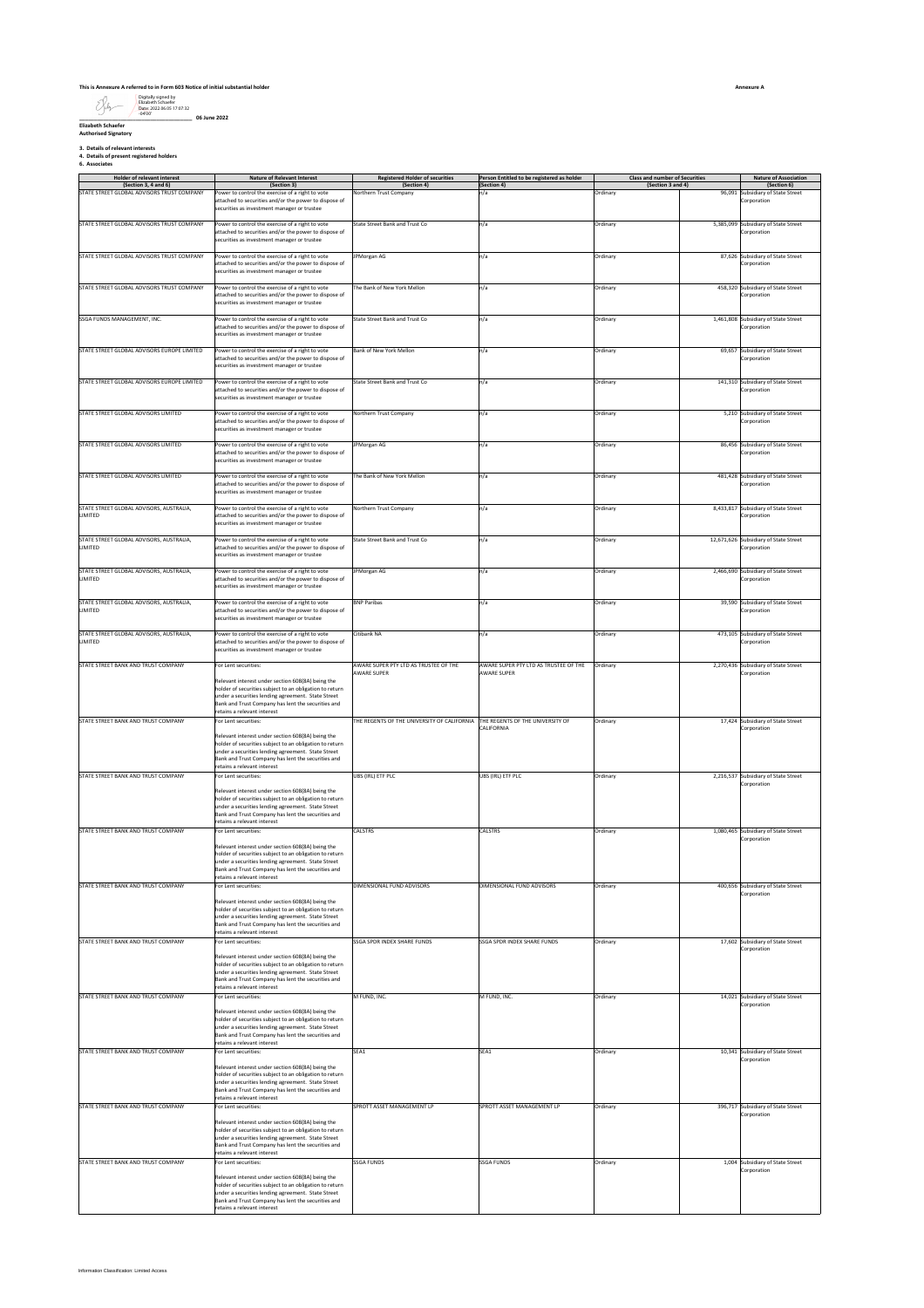| STATE STREET BANK AND TRUST COMPANY | For Lent securities:                                     | VANECK ETF FUNDS             | VANECK ETF FUNDS             | Ordinary | 17.809.750 Subsidiary of State Street |
|-------------------------------------|----------------------------------------------------------|------------------------------|------------------------------|----------|---------------------------------------|
|                                     |                                                          |                              |                              |          | Corporation                           |
|                                     | Relevant interest under section 608(8A) being the        |                              |                              |          |                                       |
|                                     | holder of securities subject to an obligation to return  |                              |                              |          |                                       |
|                                     | under a securities lending agreement. State Street       |                              |                              |          |                                       |
|                                     | Bank and Trust Company has lent the securities and       |                              |                              |          |                                       |
|                                     | retains a relevant interest                              |                              |                              |          |                                       |
| STATE STREET BANK AND TRUST COMPANY | For Lent securities:                                     | <b>VANECK FUNDS</b>          | VANECK FUNDS                 | Ordinary | 10,890,280 Subsidiary of State Street |
|                                     |                                                          |                              |                              |          | Corporation                           |
|                                     | Relevant interest under section 608(8A) being the        |                              |                              |          |                                       |
|                                     | holder of securities subject to an obligation to return  |                              |                              |          |                                       |
|                                     | under a securities lending agreement. State Street       |                              |                              |          |                                       |
|                                     | Bank and Trust Company has lent the securities and       |                              |                              |          |                                       |
|                                     | retains a relevant interest                              |                              |                              |          |                                       |
| STATE STREET BANK AND TRUST COMPANY | For collateral securities:                               | UBS SECURITIES AUSTRALIA LTD | UBS SECURITIES AUSTRALIA LTD | Ordinary | 6.532.385 Subsidiary of State Street  |
|                                     |                                                          |                              |                              |          | Corporation                           |
|                                     | Relevant interest under section 608(8A) being the right, |                              |                              |          |                                       |
|                                     | as lender, to dispose of shares transferred to secure a  |                              |                              |          |                                       |
|                                     | securities loan                                          |                              |                              |          |                                       |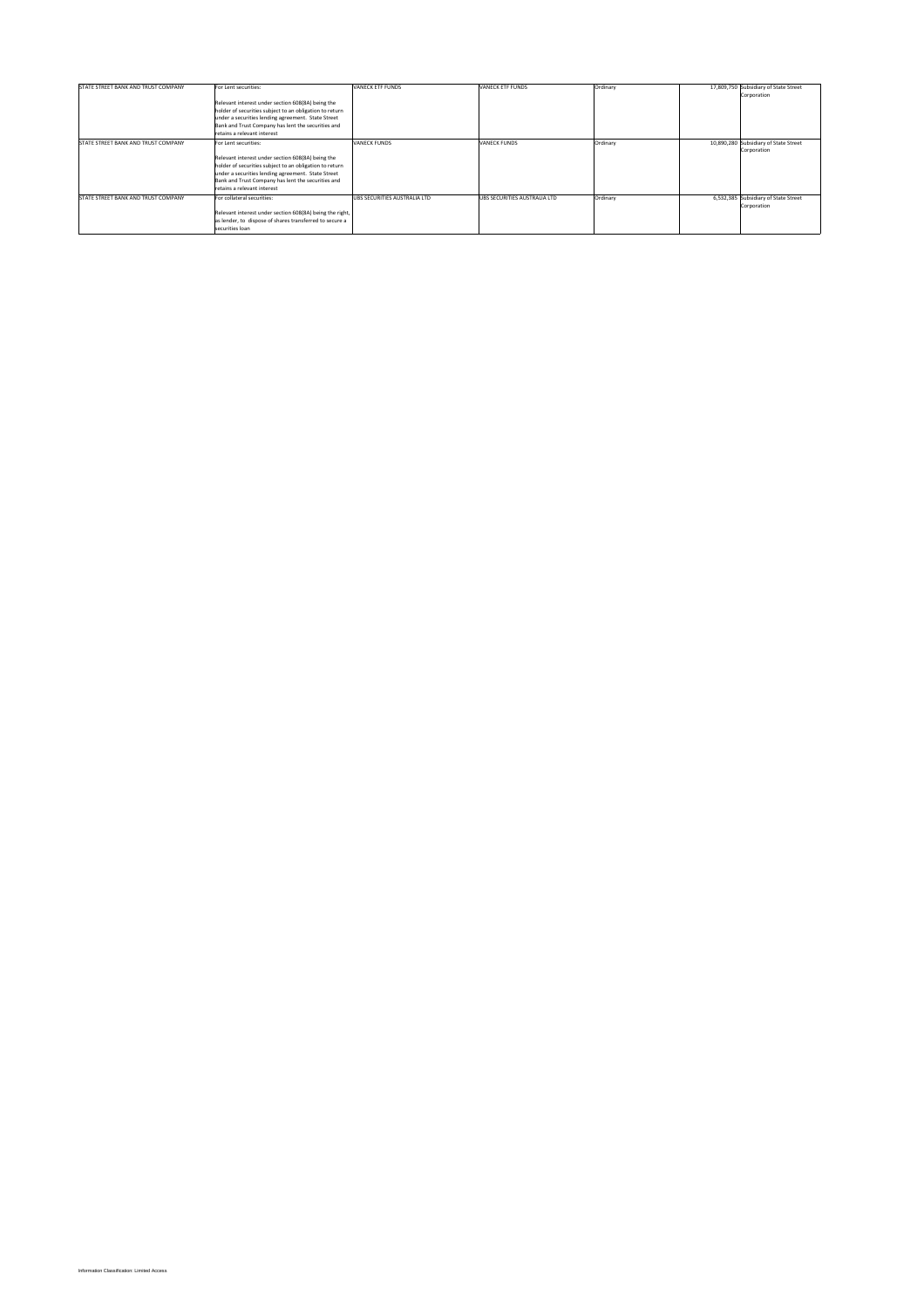#### **This is Annexure B referred to in Form 603 Notice of initial substantial holder**

|  | 5. Consideration |  |
|--|------------------|--|
|--|------------------|--|

| <b>Authorised Signatory</b>                                                                          |                            |                                                                                                                                           |               |                                         |                    |
|------------------------------------------------------------------------------------------------------|----------------------------|-------------------------------------------------------------------------------------------------------------------------------------------|---------------|-----------------------------------------|--------------------|
| 5. Consideration<br><b>Holder of relevant interest</b>                                               | <b>Date of Acquisition</b> | <b>Nature of transaction</b>                                                                                                              | Consideration | Class and number of Securities affected |                    |
| STATE STREET GLOBAL ADVISORS, INC                                                                    |                            | 2-Feb-22 In Specie Contribution                                                                                                           | n/a           | Ordinary                                | 7,298              |
| STATE STREET GLOBAL ADVISORS, INC.                                                                   |                            | 4-Feb-22 In Specie Contribution                                                                                                           | n/a           | Ordinary                                | 154                |
| STATE STREET GLOBAL ADVISORS, INC.<br>STATE STREET GLOBAL ADVISORS, INC.                             |                            | 8-Feb-22 In Specie Contribution<br>15-Feb-22 In Specie Contribution                                                                       | n/a<br>n/a    | Ordinary<br>Ordinary                    | 7,770<br>7,320     |
| STATE STREET GLOBAL ADVISORS, INC.                                                                   |                            | 24-Feb-22 Purchase                                                                                                                        | 1.16          | Ordinary                                | 29,303             |
| STATE STREET GLOBAL ADVISORS, INC.                                                                   | 24-Feb-22 Purchase         |                                                                                                                                           | 1.16          | Ordinary                                | 5,764              |
| STATE STREET GLOBAL ADVISORS, INC.                                                                   |                            | 24-Feb-22 In Specie Contribution                                                                                                          | n/a           | Ordinary                                | 2,840              |
| STATE STREET GLOBAL ADVISORS, INC.<br>STATE STREET GLOBAL ADVISORS, INC.                             | 28-Feb-22 Purchase         | 28-Feb-22 Purchase                                                                                                                        | 1.13<br>1.10  | Ordinary<br>Ordinary                    | 304,671<br>10,436  |
| STATE STREET GLOBAL ADVISORS, INC.                                                                   |                            | 9-Mar-22 In Specie Contribution                                                                                                           | n/a           | Ordinary                                | 2,582              |
| STATE STREET GLOBAL ADVISORS, INC.                                                                   |                            | 28-Mar-22 In Specie Contribution                                                                                                          | n/a           | Ordinary                                | 3,204              |
| STATE STREET GLOBAL ADVISORS, INC.                                                                   | 31-Mar-22 Purchase         |                                                                                                                                           | 1.17          | Ordinary                                | 28,409             |
| STATE STREET GLOBAL ADVISORS, INC.<br>STATE STREET GLOBAL ADVISORS, INC.                             |                            | 7-Feb-22 In Specie Contribution<br>11-Feb-22 In Specie Contribution                                                                       | n/a<br>n/a    | Ordinary<br>Ordinary                    | 3,540<br>1,065     |
| STATE STREET GLOBAL ADVISORS, INC.                                                                   |                            | 25-Feb-22 In Specie Contribution                                                                                                          | n/a           | Ordinary                                | 2,130              |
| STATE STREET GLOBAL ADVISORS, INC.                                                                   | 17-Mar-22 Purchase         |                                                                                                                                           | 1.34          | Ordinary                                | 26,041             |
| STATE STREET GLOBAL ADVISORS, INC.                                                                   |                            | 25-Mar-22 In Specie Contribution                                                                                                          | n/a           | Ordinary                                | 5,340              |
| STATE STREET GLOBAL ADVISORS, INC.                                                                   |                            | 30-Mar-22 In Specie Contribution                                                                                                          | n/a           | Ordinary<br>Ordinary                    | 2,130              |
| STATE STREET GLOBAL ADVISORS, INC.<br>STATE STREET GLOBAL ADVISORS, INC.                             | 19-Apr-22 Purchase         | 1-Apr-22 In Specie Contribution                                                                                                           | n/a<br>1.39   | Ordinary                                | 2,848<br>81,253    |
| STATE STREET GLOBAL ADVISORS. INC.                                                                   |                            | 9-May-22 Purchase                                                                                                                         | 1.13          | Ordinary                                | 90,151             |
| STATE STREET GLOBAL ADVISORS, INC.                                                                   | 31-May-22 Purchase         |                                                                                                                                           | 1.13          | Ordinary                                | 452,341            |
| STATE STREET GLOBAL ADVISORS, INC.                                                                   |                            | 20-May-22 In Specie Contribution                                                                                                          | n/a           | Ordinary                                | 4,708              |
| STATE STREET GLOBAL ADVISORS, INC.<br>STATE STREET GLOBAL ADVISORS, INC.                             |                            | 19-May-22 In Specie Contribution                                                                                                          | n/a<br>n/a    | Ordinary                                | 8,544<br>4,970     |
| STATE STREET GLOBAL ADVISORS, AUSTRALIA, LIMITED                                                     |                            | 2-Jun-22 In Specie Contribution<br>4-Feb-22 Purchase                                                                                      | 1.17          | Ordinary<br>Ordinary                    | 555,181            |
| STATE STREET GLOBAL ADVISORS, AUSTRALIA, LIMITED                                                     |                            | 4-Feb-22 Purchase                                                                                                                         | 1.18          | Ordinary                                | 4,485              |
| STATE STREET GLOBAL ADVISORS, AUSTRALIA, LIMITED                                                     |                            | 9-Feb-22 Purchase                                                                                                                         | 1.23          | Ordinary                                | 208.334            |
| STATE STREET GLOBAL ADVISORS, AUSTRALIA, LIMITED                                                     |                            | 28-Feb-22 Purchase                                                                                                                        | 1.10          | Ordinary                                | 11,244             |
| STATE STREET GLOBAL ADVISORS, AUSTRALIA, LIMITED<br>STATE STREET GLOBAL ADVISORS, AUSTRALIA, LIMITED | 10-Mar-22 Purchase         | 28-Feb-22 Purchase                                                                                                                        | 1.13<br>1.43  | Ordinary<br>Ordinary                    | 144,748<br>163,208 |
| STATE STREET GLOBAL ADVISORS, AUSTRALIA, LIMITED                                                     | 11-Mar-22 Purchase         |                                                                                                                                           | 1.41          | Ordinary                                | 25,707             |
| STATE STREET GLOBAL ADVISORS, AUSTRALIA, LIMITED                                                     | 18-Mar-22                  | Purchase                                                                                                                                  | 1.31          | Ordinary                                | 11,241,390         |
| STATE STREET GLOBAL ADVISORS, AUSTRALIA, LIMITED                                                     |                            | 28-Mar-22 In Specie Contribution                                                                                                          | n/a           | Ordinary                                | 1,536              |
| STATE STREET GLOBAL ADVISORS, AUSTRALIA, LIMITED                                                     | 31-Mar-22 Purchase         |                                                                                                                                           | 1.17          | Ordinary                                | 6,973              |
| STATE STREET GLOBAL ADVISORS, AUSTRALIA, LIMITED                                                     |                            | 21-Mar-22 In Specie Contribution                                                                                                          | n/a           | Ordinary                                | 1,536              |
| STATE STREET GLOBAL ADVISORS, AUSTRALIA, LIMITED                                                     | 30-Mar-22 Purchase         |                                                                                                                                           | 1.17          | Ordinary                                | 12,080             |
| STATE STREET GLOBAL ADVISORS, AUSTRALIA, LIMITED                                                     |                            | 30-Mar-22 In Specie Contribution                                                                                                          | n/a           | Ordinary                                | 3,072              |
| STATE STREET GLOBAL ADVISORS, AUSTRALIA, LIMITED                                                     |                            | 1-Apr-22 In Specie Contribution                                                                                                           | n/a           | Ordinary                                | 19,981             |
| STATE STREET GLOBAL ADVISORS, AUSTRALIA, LIMITED                                                     |                            | 3-May-22 In Specie Contribution                                                                                                           | n/a           | Ordinary                                | 16,896             |
| STATE STREET GLOBAL ADVISORS, AUSTRALIA, LIMITED                                                     |                            | 11-May-22 In Specie Contribution                                                                                                          | n/a           | Ordinary                                | 9,300              |
| STATE STREET GLOBAL ADVISORS, AUSTRALIA, LIMITED                                                     | 31-May-22 Purchase         |                                                                                                                                           | 1.13          | Ordinary                                | 473,105            |
| STATE STREET GLOBAL ADVISORS, AUSTRALIA, LIMITED<br>STATE STREET GLOBAL ADVISORS, AUSTRALIA, LIMITED | 16-Mar-22 Purchase         | 26-May-22 In Specie Contribution                                                                                                          | n/a<br>1.32   | Ordinary<br>Ordinary                    | 64,480<br>5,634    |
| STATE STREET GLOBAL ADVISORS, AUSTRALIA, LIMITED                                                     |                            | 23-May-22 In Specie Contribution                                                                                                          | n/a           | Ordinary                                | 11,184             |
| STATE STREET GLOBAL ADVISORS, AUSTRALIA, LIMITED                                                     |                            | 17-May-22 In Specie Contribution                                                                                                          | n/a           | Ordinary                                | 7,448              |
| STATE STREET GLOBAL ADVISORS LIMITED                                                                 | 18-Mar-22 Purchase         |                                                                                                                                           | 1.31          | Ordinary                                | 481.428            |
| STATE STREET BANK AND TRUST COMPANY                                                                  |                            | 11-Mar-22 Borrowing securities under a<br>securities loan from BlackRock<br>Institutional Trust Company NA-<br>Refer Part A of Annexure E | n/a           | Ordinary                                | 500,000            |
| STATE STREET BANK AND TRUST COMPANY                                                                  | 28-Mar-22                  | Return of securities under a<br>securities loan from BlackRock<br>Institutional Trust Company NA -<br>Refer Part A of Annexure E          | n/a           | Ordinary                                | (500,000)          |
| STATE STREET BANK AND TRUST COMPANY                                                                  |                            | 11-Mar-22 Lending securities under a<br>securities loan to MIZUHO<br>SECURITIES CO LTD - Refer Part B<br>of Annexure E                    | n/a           | Ordinary                                | 500,000            |
| STATE STREET BANK AND TRUST COMPANY                                                                  |                            | 28-Mar-22 Return of securities under a<br>securities loan by MIZUHO<br>SECURITIES CO LTD - Refer Part B<br>of Annexure E                  | n/a           | Ordinary                                | (500,000)          |
| STATE STREET BANK AND TRUST COMPANY                                                                  |                            | 10-Mar-22 Transfer of title of securities to<br>secure a securities loan from THE<br>ING GROUP - Refer Part B of<br>Annexure D            | n/a           | Ordinary                                | 69,916             |
| STATE STREET BANK AND TRUST COMPANY                                                                  |                            | 11-Mar-22 Return of securities provided to<br>secure a securities loan to THE ING<br>GROUP - Refer Part B of Annexure<br>D                | n/a           | Ordinary                                | (69, 916)          |
| STATE STREET BANK AND TRUST COMPANY                                                                  |                            | 10-Mar-22 Transfer of title of securities to<br>secure a securities loan from THE<br>ING GROUP - Refer Part B of<br>Annexure D            | n/a           | Ordinary                                | 20,844             |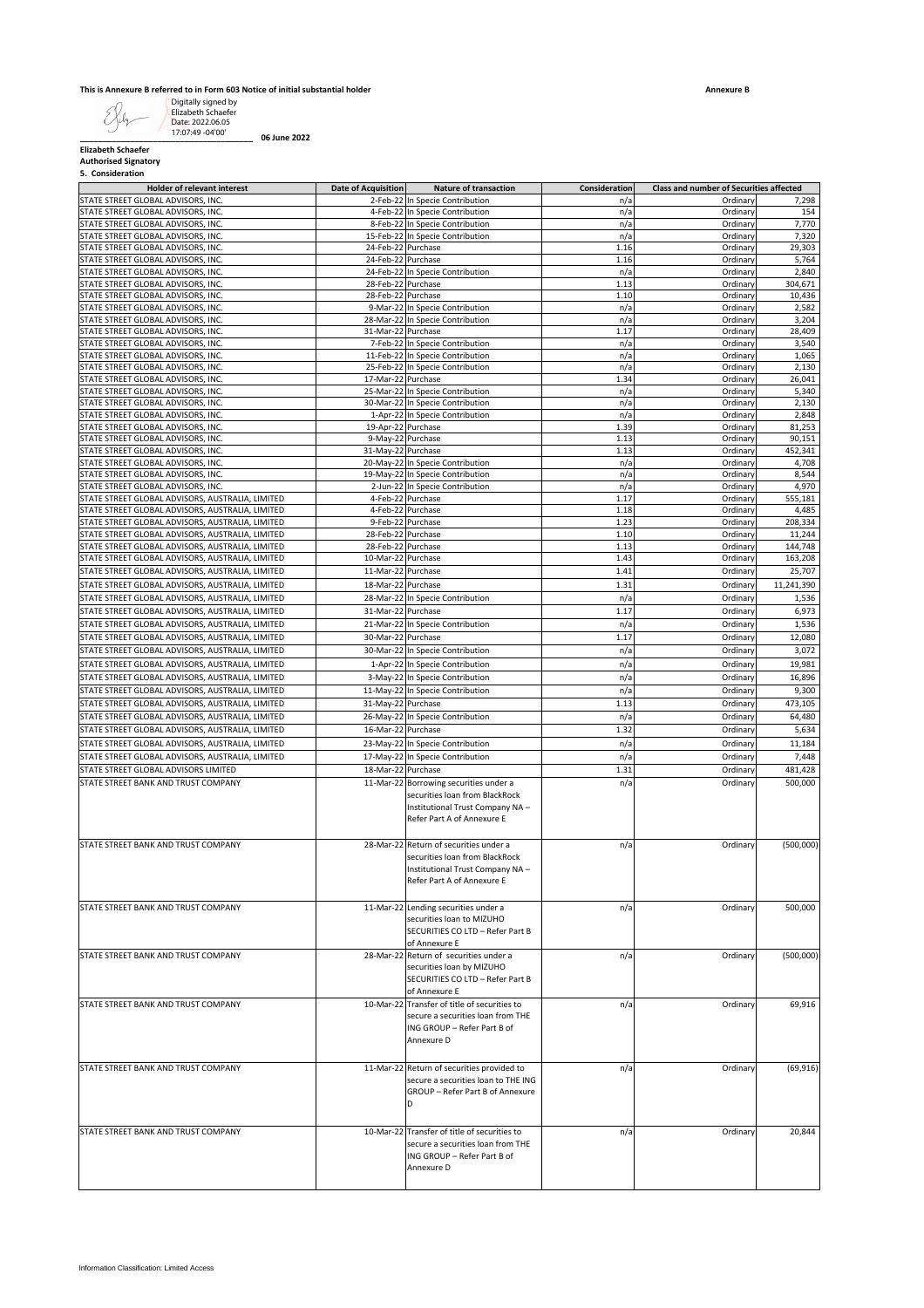|                                     | 11-Mar-22 Return of securities provided to                                                                                                      |     |          |             |
|-------------------------------------|-------------------------------------------------------------------------------------------------------------------------------------------------|-----|----------|-------------|
| STATE STREET BANK AND TRUST COMPANY | secure a securities loan to THE ING<br>GROUP - Refer Part B of Annexure<br>D                                                                    | n/a | Ordinary | (20, 844)   |
| STATE STREET BANK AND TRUST COMPANY | 10-Mar-22 Transfer of title of securities to<br>secure a securities loan from THE<br>ING GROUP - Refer Part B of<br>Annexure D                  | n/a | Ordinary | 38,464      |
| STATE STREET BANK AND TRUST COMPANY | 11-Mar-22 Return of securities provided to<br>secure a securities loan to THE ING<br>GROUP - Refer Part B of Annexure<br>D                      | n/a | Ordinary | (38, 464)   |
| STATE STREET BANK AND TRUST COMPANY | 8-Mar-22 Transfer of title of securities to<br>secure a securities loan from THE<br><b>GOLDMAN SACHS GROUP - Refer</b><br>Part B of Annexure D  | n/a | Ordinary | 551,528     |
| STATE STREET BANK AND TRUST COMPANY | 10-Mar-22 Transfer of title of securities to<br>secure a securities loan from THE<br><b>GOLDMAN SACHS GROUP - Refer</b><br>Part B of Annexure D | n/a | Ordinary | 134,350     |
| STATE STREET BANK AND TRUST COMPANY | 11-Mar-22 Return of securities provided to<br>secure a securities loan to THE<br><b>GOLDMAN SACHS GROUP - Refer</b><br>Part B of Annexure D     | n/a | Ordinary | (685, 878)  |
| STATE STREET BANK AND TRUST COMPANY | 31-May-22 Transfer of title of securities to<br>secure a securities loan from UBS<br>SECURITIES AUSTRALIA LTD - Refer<br>Part B of Annexure D   | n/a | Ordinary | 1,084,546   |
| STATE STREET BANK AND TRUST COMPANY | 1-Jun-22 Transfer of title of securities to<br>secure a securities loan from UBS<br>SECURITIES AUSTRALIA LTD - Refer<br>Part B of Annexure D    | n/a | Ordinary | 5,563,614   |
| STATE STREET BANK AND TRUST COMPANY | 2-Jun-22 Return of securities provided to<br>secure a securities loan to UBS<br>SECURITIES AUSTRALIA LTD - Refer<br>Part B of Annexure D        | n/a | Ordinary | (6,648,160) |
| STATE STREET BANK AND TRUST COMPANY | 10-Mar-22 Transfer of title of securities to<br>secure a securities loan from THE<br>ING GROUP - Refer Part B of<br>Annexure D                  | n/a | Ordinary | 3,418       |
| STATE STREET BANK AND TRUST COMPANY | 11-Mar-22 Return of securities provided to<br>secure a securities loan to THE ING<br>GROUP - Refer Part B of Annexure<br>D                      | n/a | Ordinary | (3, 418)    |
| STATE STREET BANK AND TRUST COMPANY | 8-Mar-22 Transfer of title of securities to<br>secure a securities loan from THE<br>ING GROUP - Refer Part B of<br>Annexure D                   | n/a | Ordinary | 89,247      |
| STATE STREET BANK AND TRUST COMPANY | 9-Mar-22 Return of securities provided to<br>secure a securities loan to THE ING<br>GROUP - Refer Part B of Annexure<br>D                       | n/a | Ordinary | (89, 247)   |
| STATE STREET BANK AND TRUST COMPANY | 8-Mar-22 Transfer of title of securities to<br>secure a securities loan from THE<br>ING GROUP - Refer Part B of<br>Annexure D                   | n/a | Ordinary | 34,100      |
| STATE STREET BANK AND TRUST COMPANY | 11-Mar-22 Transfer of title of securities to<br>secure a securities loan from THE<br>ING GROUP - Refer Part B of<br>Annexure D                  | n/a | Ordinary | 27,533      |
| STATE STREET BANK AND TRUST COMPANY | 14-Mar-22 Return of securities provided to<br>secure a securities loan to THE ING<br>GROUP - Refer Part B of Annexure<br>D                      | n/a | Ordinary | (1, 211)    |
| STATE STREET BANK AND TRUST COMPANY | 15-Mar-22 Return of securities provided to<br>secure a securities loan to THE ING<br>GROUP - Refer Part B of Annexure<br>D                      | n/a | Ordinary | (6, 639)    |
| STATE STREET BANK AND TRUST COMPANY | 16-Mar-22 Return of securities provided to<br>secure a securities loan to THE ING<br>GROUP - Refer Part B of Annexure<br>D                      | n/a | Ordinary | (53, 783)   |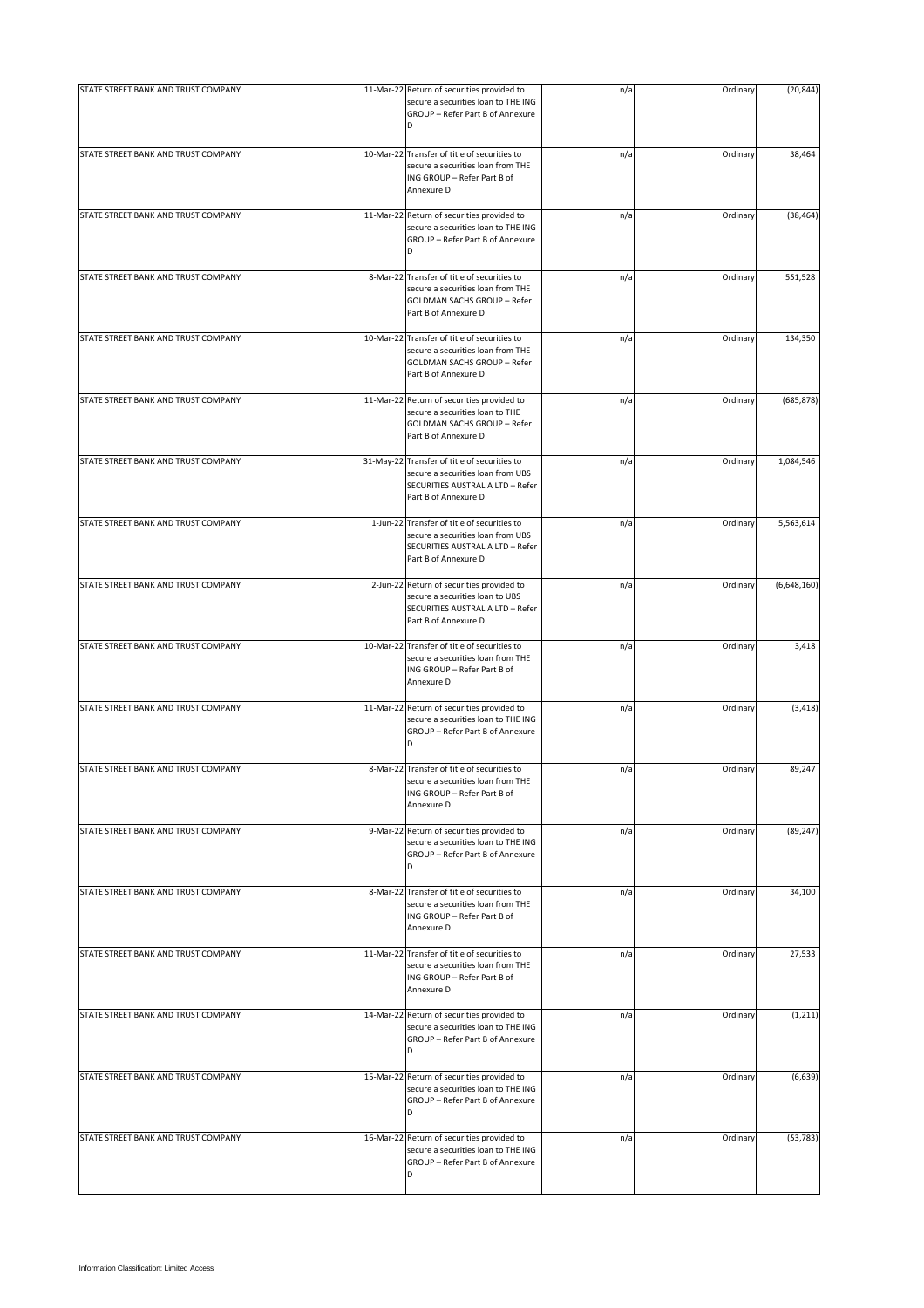| STATE STREET BANK AND TRUST COMPANY | 10-Mar-22 Transfer of title of securities to                                                                                                  | n/a | Ordinary | 7,967      |
|-------------------------------------|-----------------------------------------------------------------------------------------------------------------------------------------------|-----|----------|------------|
|                                     | secure a securities loan from THE<br>ING GROUP - Refer Part B of<br>Annexure D                                                                |     |          |            |
| STATE STREET BANK AND TRUST COMPANY | 11-Mar-22 Return of securities provided to<br>secure a securities loan to THE ING<br>GROUP - Refer Part B of Annexure<br>D                    | n/a | Ordinary | (7, 967)   |
| STATE STREET BANK AND TRUST COMPANY | 10-Mar-22 Transfer of title of securities to<br>secure a securities loan from THE<br>ING GROUP - Refer Part B of<br>Annexure D                | n/a | Ordinary | 884,482    |
| STATE STREET BANK AND TRUST COMPANY | 11-Mar-22 Return of securities provided to<br>secure a securities loan to THE ING<br>GROUP - Refer Part B of Annexure<br>D                    | n/a | Ordinary | (884, 482) |
| STATE STREET BANK AND TRUST COMPANY | 10-Mar-22 Transfer of title of securities to<br>secure a securities loan from THE<br>ING GROUP - Refer Part B of<br>Annexure D                | n/a | Ordinary | 999,477    |
| STATE STREET BANK AND TRUST COMPANY | 11-Mar-22 Return of securities provided to<br>secure a securities loan to THE ING<br>GROUP - Refer Part B of Annexure<br>D                    | n/a | Ordinary | (999, 477) |
| STATE STREET BANK AND TRUST COMPANY | 10-Mar-22 Transfer of title of securities to<br>secure a securities loan from THE<br>ING GROUP - Refer Part B of<br>Annexure D                | n/a | Ordinary | 449,887    |
| STATE STREET BANK AND TRUST COMPANY | 11-Mar-22 Return of securities provided to<br>secure a securities loan to THE ING<br>GROUP - Refer Part B of Annexure<br>D                    | n/a | Ordinary | (449, 887) |
| STATE STREET BANK AND TRUST COMPANY | 10-Mar-22 Transfer of title of securities to<br>secure a securities loan from THE<br>ING GROUP - Refer Part B of<br>Annexure D                | n/a | Ordinary | 52,408     |
| STATE STREET BANK AND TRUST COMPANY | 11-Mar-22 Return of securities provided to<br>secure a securities loan to THE ING<br>GROUP - Refer Part B of Annexure<br>D                    | n/a | Ordinary | (52, 408)  |
| STATE STREET BANK AND TRUST COMPANY | 27-May-22 Transfer of title of securities to<br>secure a securities loan from UBS<br>SECURITIES AUSTRALIA LTD - Refer<br>Part B of Annexure D | n/a | Ordinary | 15         |
| STATE STREET BANK AND TRUST COMPANY | 30-May-22 Transfer of title of securities to<br>secure a securities loan from UBS<br>SECURITIES AUSTRALIA LTD - Refer<br>Part B of Annexure D | n/a | Ordinary | 9          |
| STATE STREET BANK AND TRUST COMPANY | 31-May-22 Transfer of title of securities to<br>secure a securities loan from UBS<br>SECURITIES AUSTRALIA LTD - Refer<br>Part B of Annexure D | n/a | Ordinary | 319,147    |
| STATE STREET BANK AND TRUST COMPANY | 1-Jun-22 Return of securities provided to<br>secure a securities loan to UBS<br>SECURITIES AUSTRALIA LTD - Refer<br>Part B of Annexure D      | n/a | Ordinary | (319, 171) |
| STATE STREET BANK AND TRUST COMPANY | 31-May-22 Transfer of title of securities to<br>secure a securities loan from UBS<br>SECURITIES AUSTRALIA LTD - Refer<br>Part B of Annexure D | n/a | Ordinary | 5,022,220  |
| STATE STREET BANK AND TRUST COMPANY | 2-Jun-22 Transfer of title of securities to<br>secure a securities loan from UBS<br>SECURITIES AUSTRALIA LTD - Refer<br>Part B of Annexure D  | n/a | Ordinary | 1,510,165  |
| STATE STREET BANK AND TRUST COMPANY | 10-Mar-22 Transfer of title of securities to<br>secure a securities loan from THE<br>ING GROUP - Refer Part B of<br>Annexure D                | n/a | Ordinary | 629,799    |
| STATE STREET BANK AND TRUST COMPANY | 11-Mar-22 Return of securities provided to<br>secure a securities loan to THE ING<br>GROUP - Refer Part B of Annexure<br>D                    | n/a | Ordinary | (629, 799) |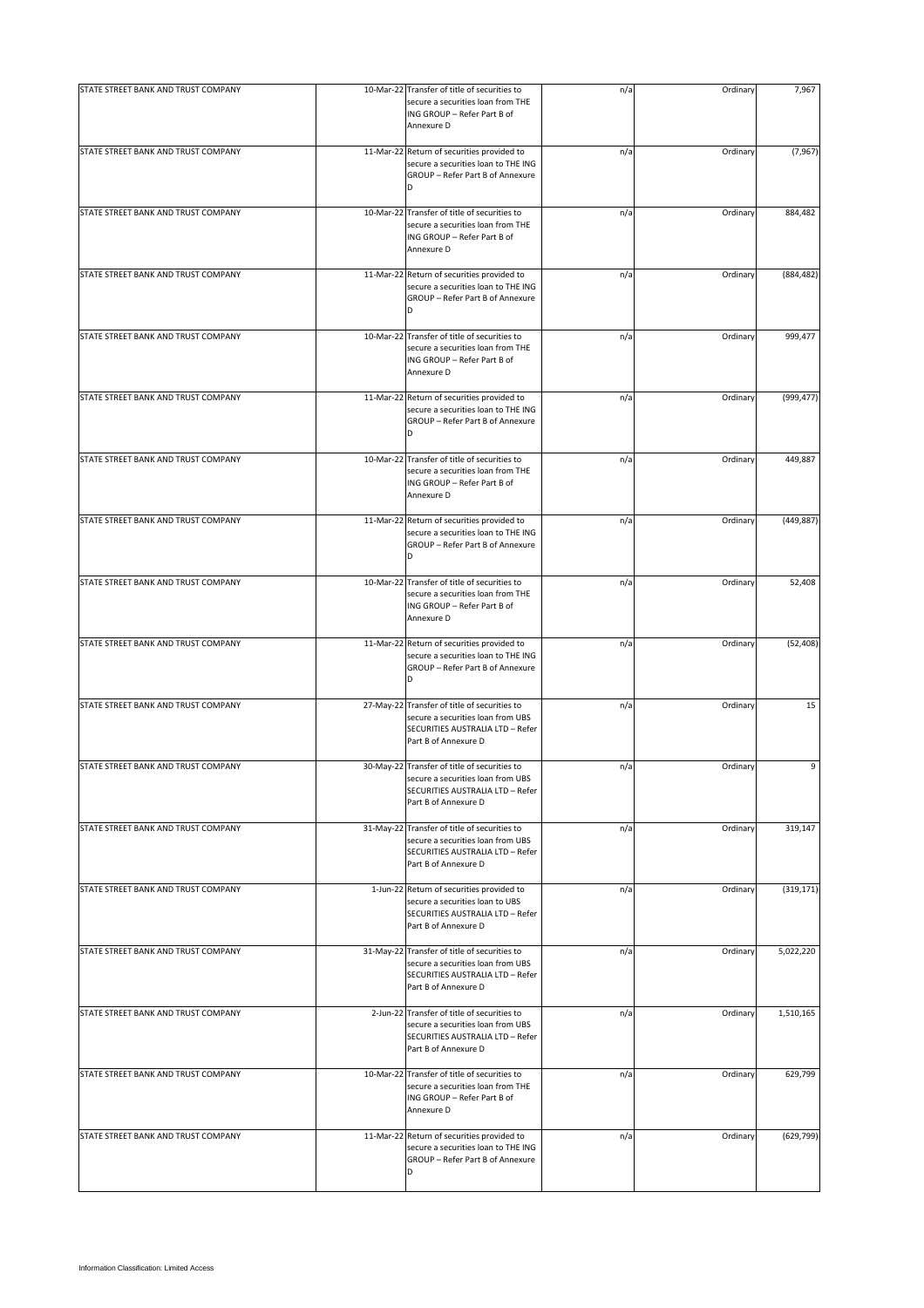| STATE STREET BANK AND TRUST COMPANY | 10-Mar-22 Transfer of title of securities to                                                                                                      | n/a | Ordinary | 3,046         |
|-------------------------------------|---------------------------------------------------------------------------------------------------------------------------------------------------|-----|----------|---------------|
|                                     | secure a securities loan from THE<br>ING GROUP - Refer Part B of<br>Annexure D                                                                    |     |          |               |
| STATE STREET BANK AND TRUST COMPANY | 11-Mar-22 Return of securities provided to<br>secure a securities loan to THE ING<br>GROUP - Refer Part B of Annexure<br>D                        | n/a | Ordinary | (3,046)       |
| STATE STREET BANK AND TRUST COMPANY | 10-Mar-22 Transfer of title of securities to<br>secure a securities loan from THE<br>ING GROUP - Refer Part B of<br>Annexure D                    | n/a | Ordinary | 40,819        |
| STATE STREET BANK AND TRUST COMPANY | 11-Mar-22 Return of securities provided to<br>secure a securities loan to THE ING<br>GROUP - Refer Part B of Annexure<br>D                        | n/a | Ordinary | (40, 819)     |
| STATE STREET BANK AND TRUST COMPANY | 10-Mar-22 Transfer of title of securities to<br>secure a securities loan from THE<br>ING GROUP - Refer Part B of<br>Annexure D                    | n/a | Ordinary | 47,470        |
| STATE STREET BANK AND TRUST COMPANY | 11-Mar-22 Return of securities provided to<br>secure a securities loan to THE ING<br>GROUP - Refer Part B of Annexure<br>D                        | n/a | Ordinary | (47, 470)     |
| STATE STREET BANK AND TRUST COMPANY | 10-Mar-22 Transfer of title of securities to<br>secure a securities loan from THE<br>ING GROUP - Refer Part B of<br>Annexure D                    | n/a | Ordinary | 3,759         |
| STATE STREET BANK AND TRUST COMPANY | 11-Mar-22 Return of securities provided to<br>secure a securities loan to THE ING<br>GROUP - Refer Part B of Annexure<br>D                        | n/a | Ordinary | (3,759)       |
| STATE STREET BANK AND TRUST COMPANY | 10-Mar-22 Transfer of title of securities to<br>secure a securities loan from THE<br>ING GROUP - Refer Part B of<br>Annexure D                    | n/a | Ordinary | 21,685        |
| STATE STREET BANK AND TRUST COMPANY | 11-Mar-22 Return of securities provided to<br>secure a securities loan to THE ING<br>GROUP - Refer Part B of Annexure<br>D                        | n/a | Ordinary | (21, 685)     |
| STATE STREET BANK AND TRUST COMPANY | 8-Mar-22 Transfer of title of securities to<br>secure a securities loan from THE<br><b>BANK OF AMERICA GROUP - Refer</b><br>Part B of Annexure D  | n/a | Ordinary | 6,591,179     |
| STATE STREET BANK AND TRUST COMPANY | 11-Mar-22 Transfer of title of securities to<br>secure a securities loan from THE<br><b>BANK OF AMERICA GROUP - Refer</b><br>Part B of Annexure D | n/a | Ordinary | 352,773       |
| STATE STREET BANK AND TRUST COMPANY | 14-Mar-22 Return of securities provided to<br>secure a securities loan to THE<br><b>BANK OF AMERICA GROUP - Refer</b><br>Part B of Annexure D     | n/a | Ordinary | (135, 898)    |
| STATE STREET BANK AND TRUST COMPANY | 15-Mar-22 Return of securities provided to<br>secure a securities loan to THE<br><b>BANK OF AMERICA GROUP - Refer</b><br>Part B of Annexure D     | n/a | Ordinary | (197, 550)    |
| STATE STREET BANK AND TRUST COMPANY | 16-Mar-22 Return of securities provided to<br>secure a securities loan to THE<br><b>BANK OF AMERICA GROUP - Refer</b><br>Part B of Annexure D     | n/a | Ordinary | (6,610,505)   |
| STATE STREET BANK AND TRUST COMPANY | 8-Mar-22 Transfer of title of securities to<br>secure a securities loan from THE<br><b>GOLDMAN SACHS GROUP - Refer</b><br>Part B of Annexure D    | n/a | Ordinary | 984,824       |
| STATE STREET BANK AND TRUST COMPANY | 10-Mar-22 Transfer of title of securities to<br>secure a securities loan from THE<br>GOLDMAN SACHS GROUP - Refer<br>Part B of Annexure D          | n/a | Ordinary | 170,658       |
| STATE STREET BANK AND TRUST COMPANY | 11-Mar-22 Return of securities provided to<br>secure a securities loan to THE<br><b>GOLDMAN SACHS GROUP - Refer</b><br>Part B of Annexure D       | n/a | Ordinary | (1, 155, 482) |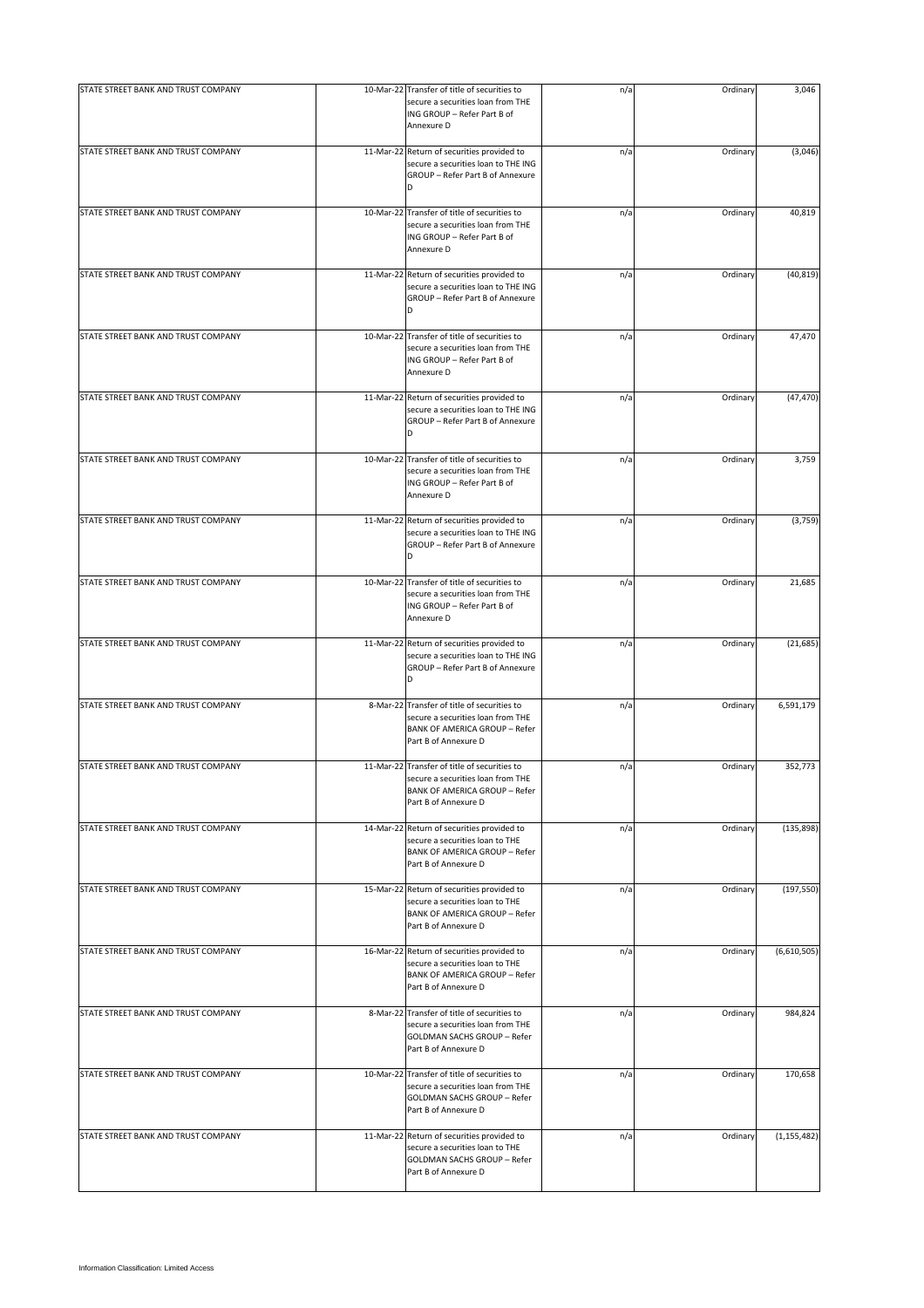| STATE STREET BANK AND TRUST COMPANY | 8-Mar-22 Transfer of title of securities to                                                                                                       | n/a | Ordinary | 5,990,756   |
|-------------------------------------|---------------------------------------------------------------------------------------------------------------------------------------------------|-----|----------|-------------|
|                                     | secure a securities loan from THE<br>ING GROUP - Refer Part B of<br>Annexure D                                                                    |     |          |             |
| STATE STREET BANK AND TRUST COMPANY | 11-Mar-22 Transfer of title of securities to<br>secure a securities loan from THE<br>ING GROUP - Refer Part B of<br>Annexure D                    | n/a | Ordinary | 355,040     |
| STATE STREET BANK AND TRUST COMPANY | 14-Mar-22 Return of securities provided to<br>secure a securities loan to THE ING<br>GROUP - Refer Part B of Annexure<br>D                        | n/a | Ordinary | (124, 607)  |
| STATE STREET BANK AND TRUST COMPANY | 15-Mar-22 Return of securities provided to<br>secure a securities loan to THE ING<br>GROUP - Refer Part B of Annexure<br>D                        | n/a | Ordinary | (1,756,395) |
| STATE STREET BANK AND TRUST COMPANY | 16-Mar-22 Return of securities provided to<br>secure a securities loan to THE ING<br>GROUP - Refer Part B of Annexure<br>D                        | n/a | Ordinary | (4,464,794) |
| STATE STREET BANK AND TRUST COMPANY | 8-Mar-22 Transfer of title of securities to<br>secure a securities loan from THE<br><b>BANK OF AMERICA GROUP - Refer</b><br>Part B of Annexure D  | n/a | Ordinary | 585,397     |
| STATE STREET BANK AND TRUST COMPANY | 11-Mar-22 Transfer of title of securities to<br>secure a securities loan from THE<br><b>BANK OF AMERICA GROUP - Refer</b><br>Part B of Annexure D | n/a | Ordinary | 32,827      |
| STATE STREET BANK AND TRUST COMPANY | 14-Mar-22 Return of securities provided to<br>secure a securities loan to THE<br><b>BANK OF AMERICA GROUP - Refer</b><br>Part B of Annexure D     | n/a | Ordinary | (12, 550)   |
| STATE STREET BANK AND TRUST COMPANY | 15-Mar-22 Return of securities provided to<br>secure a securities loan to THE<br><b>BANK OF AMERICA GROUP - Refer</b><br>Part B of Annexure D     | n/a | Ordinary | (16, 730)   |
| STATE STREET BANK AND TRUST COMPANY | 16-Mar-22 Return of securities provided to<br>secure a securities loan to THE<br><b>BANK OF AMERICA GROUP - Refer</b><br>Part B of Annexure D     | n/a | Ordinary | (588, 943)  |
| STATE STREET BANK AND TRUST COMPANY | 8-Mar-22 Transfer of title of securities to<br>secure a securities loan from THE<br><b>GOLDMAN SACHS GROUP - Refer</b><br>Part B of Annexure D    | n/a | Ordinary | 327,532     |
| STATE STREET BANK AND TRUST COMPANY | 10-Mar-22 Transfer of title of securities to<br>secure a securities loan from THE<br><b>GOLDMAN SACHS GROUP - Refer</b><br>Part B of Annexure D   | n/a | Ordinary | 56,335      |
| STATE STREET BANK AND TRUST COMPANY | 11-Mar-22 Return of securities provided to<br>secure a securities loan to THE<br><b>GOLDMAN SACHS GROUP - Refer</b><br>Part B of Annexure D       | n/a | Ordinary | (383, 867)  |
| STATE STREET BANK AND TRUST COMPANY | 8-Mar-22 Transfer of title of securities to<br>secure a securities loan from THE<br>ING GROUP - Refer Part B of<br>Annexure D                     | n/a | Ordinary | 596,841     |
| STATE STREET BANK AND TRUST COMPANY | 11-Mar-22 Return of securities provided to<br>secure a securities loan to THE ING<br>GROUP - Refer Part B of Annexure<br>D                        | n/a | Ordinary | (274, 439)  |
| STATE STREET BANK AND TRUST COMPANY | 14-Mar-22 Return of securities provided to<br>secure a securities loan to THE ING<br>GROUP - Refer Part B of Annexure<br>D                        | n/a | Ordinary | (6, 318)    |
| STATE STREET BANK AND TRUST COMPANY | 15-Mar-22 Return of securities provided to<br>secure a securities loan to THE ING<br>GROUP - Refer Part B of Annexure<br>D                        | n/a | Ordinary | (37, 101)   |
| STATE STREET BANK AND TRUST COMPANY | 16-Mar-22 Return of securities provided to<br>secure a securities loan to THE ING<br>GROUP - Refer Part B of Annexure<br>D                        | n/a | Ordinary | (278, 983)  |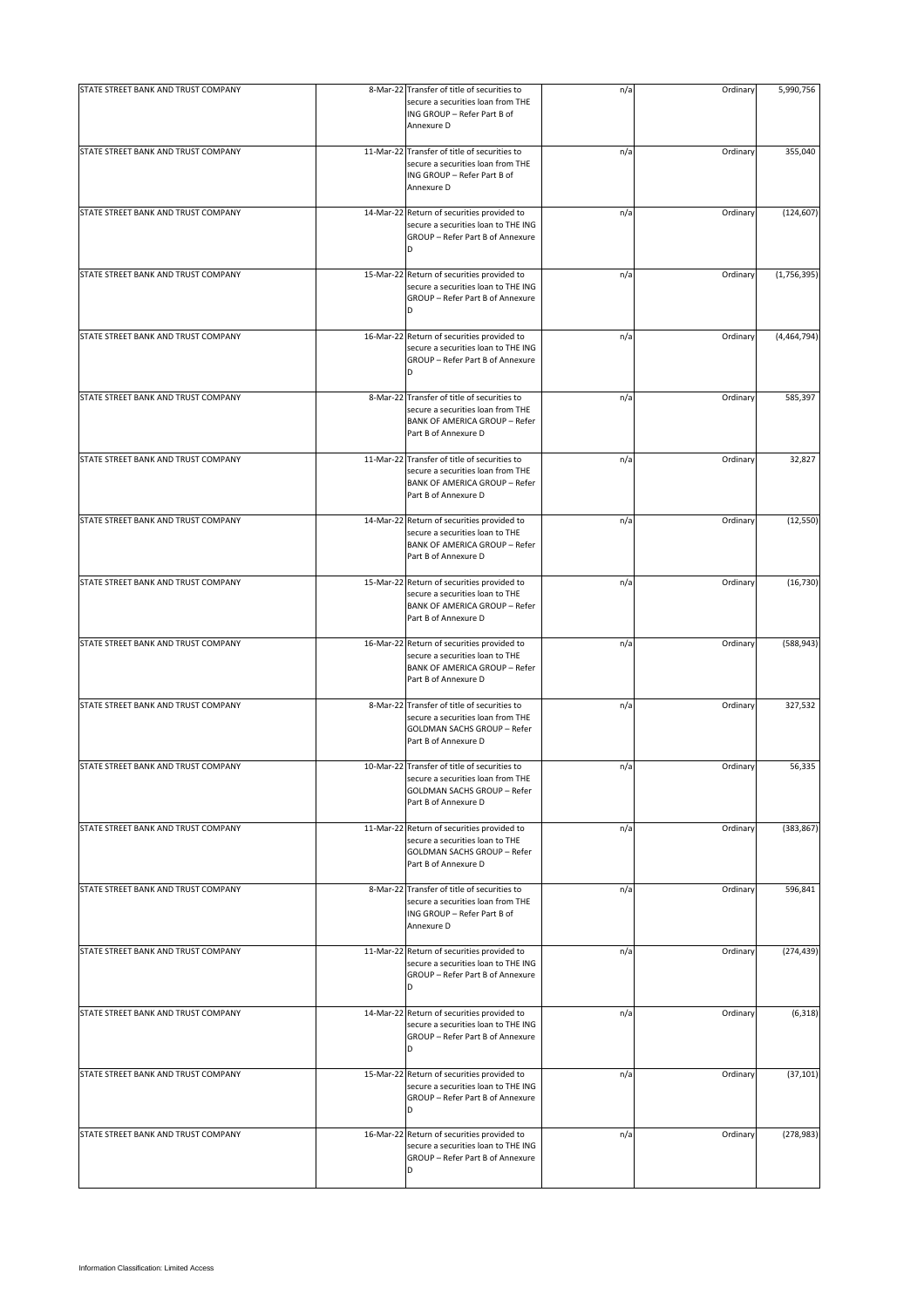| STATE STREET BANK AND TRUST COMPANY | 8-Mar-22 Transfer of title of securities to                                                                                    | n/a | Ordinary | 465,631     |
|-------------------------------------|--------------------------------------------------------------------------------------------------------------------------------|-----|----------|-------------|
|                                     | secure a securities loan from THE<br>ING GROUP - Refer Part B of<br>Annexure D                                                 |     |          |             |
| STATE STREET BANK AND TRUST COMPANY | 10-Mar-22 Return of securities provided to<br>secure a securities loan to THE ING<br>GROUP - Refer Part B of Annexure<br>D     | n/a | Ordinary | (387, 972)  |
| STATE STREET BANK AND TRUST COMPANY | 11-Mar-22 Transfer of title of securities to<br>secure a securities loan from THE<br>ING GROUP - Refer Part B of<br>Annexure D | n/a | Ordinary | 754,701     |
| STATE STREET BANK AND TRUST COMPANY | 14-Mar-22 Return of securities provided to<br>secure a securities loan to THE ING<br>GROUP - Refer Part B of Annexure<br>D     | n/a | Ordinary | (16, 312)   |
| STATE STREET BANK AND TRUST COMPANY | 15-Mar-22 Return of securities provided to<br>secure a securities loan to THE ING<br>GROUP - Refer Part B of Annexure<br>D     | n/a | Ordinary | (95, 785)   |
| STATE STREET BANK AND TRUST COMPANY | 16-Mar-22 Return of securities provided to<br>secure a securities loan to THE ING<br>GROUP - Refer Part B of Annexure<br>D     | n/a | Ordinary | (720, 264)  |
| STATE STREET BANK AND TRUST COMPANY | 10-Mar-22 Transfer of title of securities to<br>secure a securities loan from THE<br>ING GROUP - Refer Part B of<br>Annexure D | n/a | Ordinary | 612         |
| STATE STREET BANK AND TRUST COMPANY | 11-Mar-22 Return of securities provided to<br>secure a securities loan to THE ING<br>GROUP - Refer Part B of Annexure<br>D     | n/a | Ordinary | (612)       |
| STATE STREET BANK AND TRUST COMPANY | 2-Feb-22 Return of securities under a<br>securities loan by THE J.P. MORGAN<br>CHASE GROUP- Refer Part A of<br>Annexure D      | n/a | Ordinary | (166, 315)  |
| STATE STREET BANK AND TRUST COMPANY | 3-Feb-22 Lending securities under a<br>securities loan to THE J.P. MORGAN<br>CHASE GROUP- Refer Part A of<br>Annexure D        | n/a | Ordinary | 110,000     |
| STATE STREET BANK AND TRUST COMPANY | 8-Feb-22 Return of securities under a<br>securities loan by THE MACQUARIE<br>GROUP- Refer Part A of Annexure<br>D              | n/a | Ordinary | (2,605,605) |
| STATE STREET BANK AND TRUST COMPANY | 10-Feb-22 Return of securities under a<br>securities loan by THE MACQUARIE<br>GROUP- Refer Part A of Annexure<br>D             | n/a | Ordinary | (150,000)   |
| STATE STREET BANK AND TRUST COMPANY | 21-Feb-22 Return of securities under a<br>securities loan by THE MACQUARIE<br>GROUP- Refer Part A of Annexure<br>D             | n/a | Ordinary | (443, 666)  |
| STATE STREET BANK AND TRUST COMPANY | 22-Feb-22 Return of securities under a<br>securities loan by THE MACQUARIE<br>GROUP- Refer Part A of Annexure<br>D             | n/a | Ordinary | (74,000)    |
| STATE STREET BANK AND TRUST COMPANY | 23-Feb-22 Return of securities under a<br>securities loan by THE MACQUARIE<br>GROUP- Refer Part A of Annexure<br>D             | n/a | Ordinary | (455, 889)  |
| STATE STREET BANK AND TRUST COMPANY | 29-Apr-22 Return of securities under a<br>securities loan by THE MACQUARIE<br>GROUP- Refer Part A of Annexure<br>D             | n/a | Ordinary | (119, 336)  |
| STATE STREET BANK AND TRUST COMPANY | 2-May-22 Lending securities under a<br>securities loan to THE MACQUARIE<br>GROUP- Refer Part A of Annexure<br>D                | n/a | Ordinary | 35,000      |
| STATE STREET BANK AND TRUST COMPANY | 2-Jun-22 Lending securities under a<br>securities loan to THE MACQUARIE<br>GROUP- Refer Part A of Annexure<br>D                | n/a | Ordinary | 624,000     |
| STATE STREET BANK AND TRUST COMPANY | 15-Feb-22 Return of securities under a<br>securities loan by THE MORGAN<br>STANLEY GROUP- Refer Part A of<br>Annexure D        | n/a | Ordinary | (28, 526)   |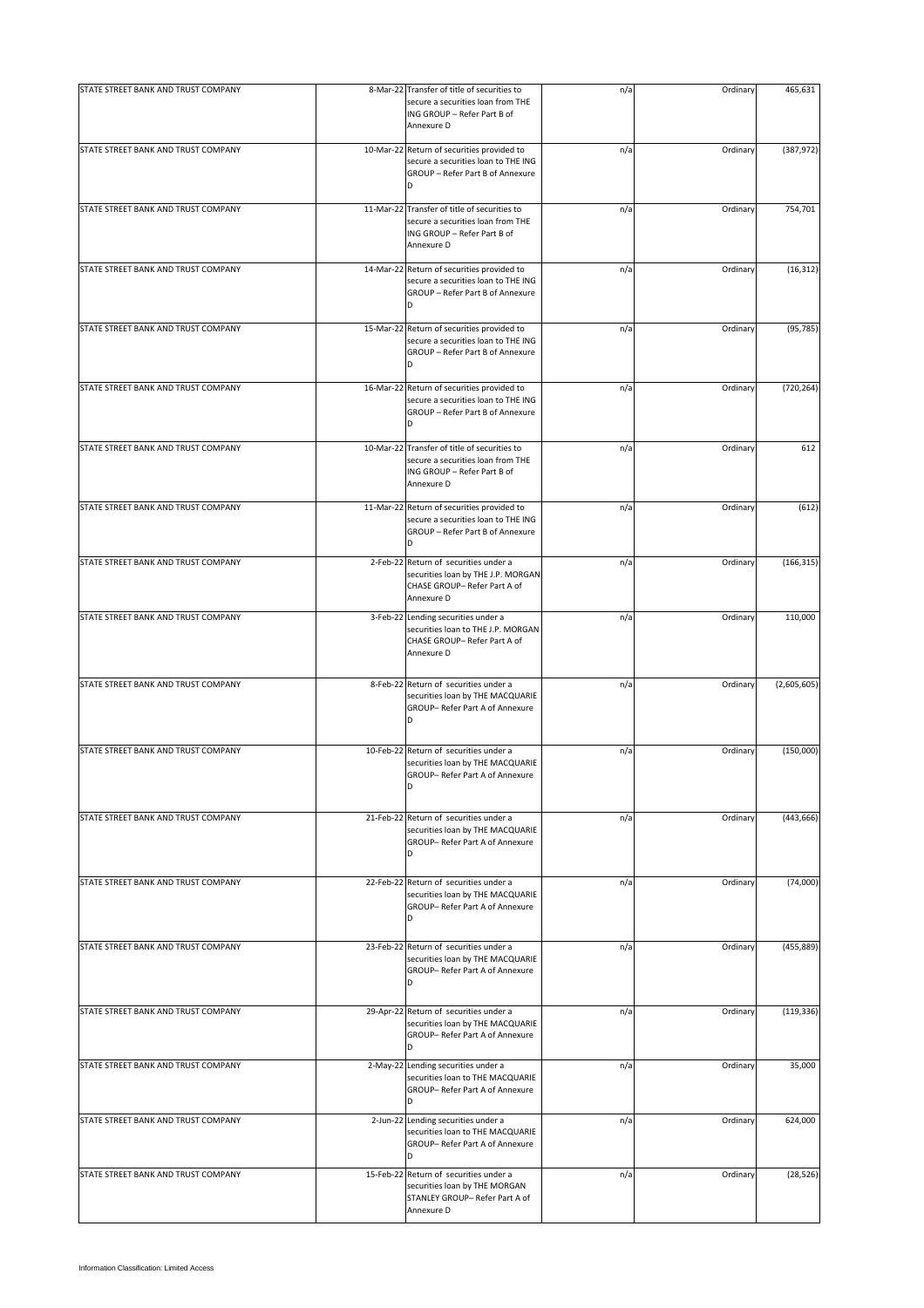| STATE STREET BANK AND TRUST COMPANY | 1-Mar-22 Lending securities under a<br>securities loan to THE MORGAN<br>STANLEY GROUP- Refer Part A of                              | n/a | Ordinary | 123,621    |
|-------------------------------------|-------------------------------------------------------------------------------------------------------------------------------------|-----|----------|------------|
| STATE STREET BANK AND TRUST COMPANY | Annexure D<br>21-Mar-22 Lending securities under a<br>securities loan to THE MORGAN<br>STANLEY GROUP- Refer Part A of<br>Annexure D | n/a | Ordinary | 1,641,344  |
| STATE STREET BANK AND TRUST COMPANY | 22-Mar-22 Lending securities under a<br>securities loan to THE MORGAN<br>STANLEY GROUP- Refer Part A of<br>Annexure D               | n/a | Ordinary | 1,700,101  |
| STATE STREET BANK AND TRUST COMPANY | 29-Mar-22 Return of securities under a<br>securities loan by THE MORGAN<br>STANLEY GROUP- Refer Part A of<br>Annexure D             | n/a | Ordinary | (101, 374) |
| STATE STREET BANK AND TRUST COMPANY | 30-Mar-22 Return of securities under a<br>securities loan by THE MORGAN<br>STANLEY GROUP- Refer Part A of<br>Annexure D             | n/a | Ordinary | (7,698)    |
| STATE STREET BANK AND TRUST COMPANY | 31-Mar-22 Lending securities under a<br>securities loan to THE MORGAN<br>STANLEY GROUP- Refer Part A of<br>Annexure D               | n/a | Ordinary | 28,593     |
| STATE STREET BANK AND TRUST COMPANY | 1-Apr-22 Return of securities under a<br>securities loan by THE MORGAN<br>STANLEY GROUP- Refer Part A of<br>Annexure D              | n/a | Ordinary | (495, 589) |
| STATE STREET BANK AND TRUST COMPANY | 5-Apr-22 Lending securities under a<br>securities loan to THE MORGAN<br>STANLEY GROUP- Refer Part A of<br>Annexure D                | n/a | Ordinary | 104,800    |
| STATE STREET BANK AND TRUST COMPANY | 6-Apr-22 Return of securities under a<br>securities loan by THE MORGAN<br>STANLEY GROUP- Refer Part A of<br>Annexure D              | n/a | Ordinary | (7, 319)   |
| STATE STREET BANK AND TRUST COMPANY | 7-Apr-22 Lending securities under a<br>securities loan to THE MORGAN<br>STANLEY GROUP- Refer Part A of<br>Annexure D                | n/a | Ordinary | 515,022    |
| STATE STREET BANK AND TRUST COMPANY | 8-Apr-22 Lending securities under a<br>securities loan to THE MORGAN<br>STANLEY GROUP- Refer Part A of<br>Annexure D                | n/a | Ordinary | 704,626    |
| STATE STREET BANK AND TRUST COMPANY | 11-Apr-22 Return of securities under a<br>securities loan by THE MORGAN<br>STANLEY GROUP- Refer Part A of<br>Annexure D             | n/a | Ordinary | (108, 919) |
| STATE STREET BANK AND TRUST COMPANY | 12-Apr-22 Return of securities under a<br>securities loan by THE MORGAN<br>STANLEY GROUP- Refer Part A of<br>Annexure D             | n/a | Ordinary | (532, 634) |
| STATE STREET BANK AND TRUST COMPANY | 13-Apr-22 Return of securities under a<br>securities loan by THE MORGAN<br>STANLEY GROUP- Refer Part A of<br>Annexure D             | n/a | Ordinary | (772, 760) |
| STATE STREET BANK AND TRUST COMPANY | 14-Apr-22 Return of securities under a<br>securities loan by THE MORGAN<br>STANLEY GROUP- Refer Part A of<br>Annexure D             | n/a | Ordinary | (873, 584) |
| STATE STREET BANK AND TRUST COMPANY | 19-Apr-22 Return of securities under a<br>securities loan by THE MORGAN<br>STANLEY GROUP- Refer Part A of<br>Annexure D             | n/a | Ordinary | (455, 720) |
| STATE STREET BANK AND TRUST COMPANY | 20-Apr-22 Return of securities under a<br>securities loan by THE MORGAN<br>STANLEY GROUP- Refer Part A of<br>Annexure D             | n/a | Ordinary | (942, 833) |
| STATE STREET BANK AND TRUST COMPANY | 21-Apr-22 Return of securities under a<br>securities loan by THE MORGAN<br>STANLEY GROUP- Refer Part A of<br>Annexure D             | n/a | Ordinary | (542, 860) |
| STATE STREET BANK AND TRUST COMPANY | 29-Apr-22 Lending securities under a<br>securities loan to THE MORGAN<br>STANLEY GROUP- Refer Part A of<br>Annexure D               | n/a | Ordinary | 1,266,572  |
| STATE STREET BANK AND TRUST COMPANY | 2-May-22 Lending securities under a<br>securities loan to THE MORGAN<br>STANLEY GROUP- Refer Part A of<br>Annexure D                | n/a | Ordinary | 1,085,061  |
| STATE STREET BANK AND TRUST COMPANY | 10-May-22 Return of securities under a<br>securities loan by THE MORGAN<br>STANLEY GROUP- Refer Part A of<br>Annexure D             | n/a | Ordinary | (58, 446)  |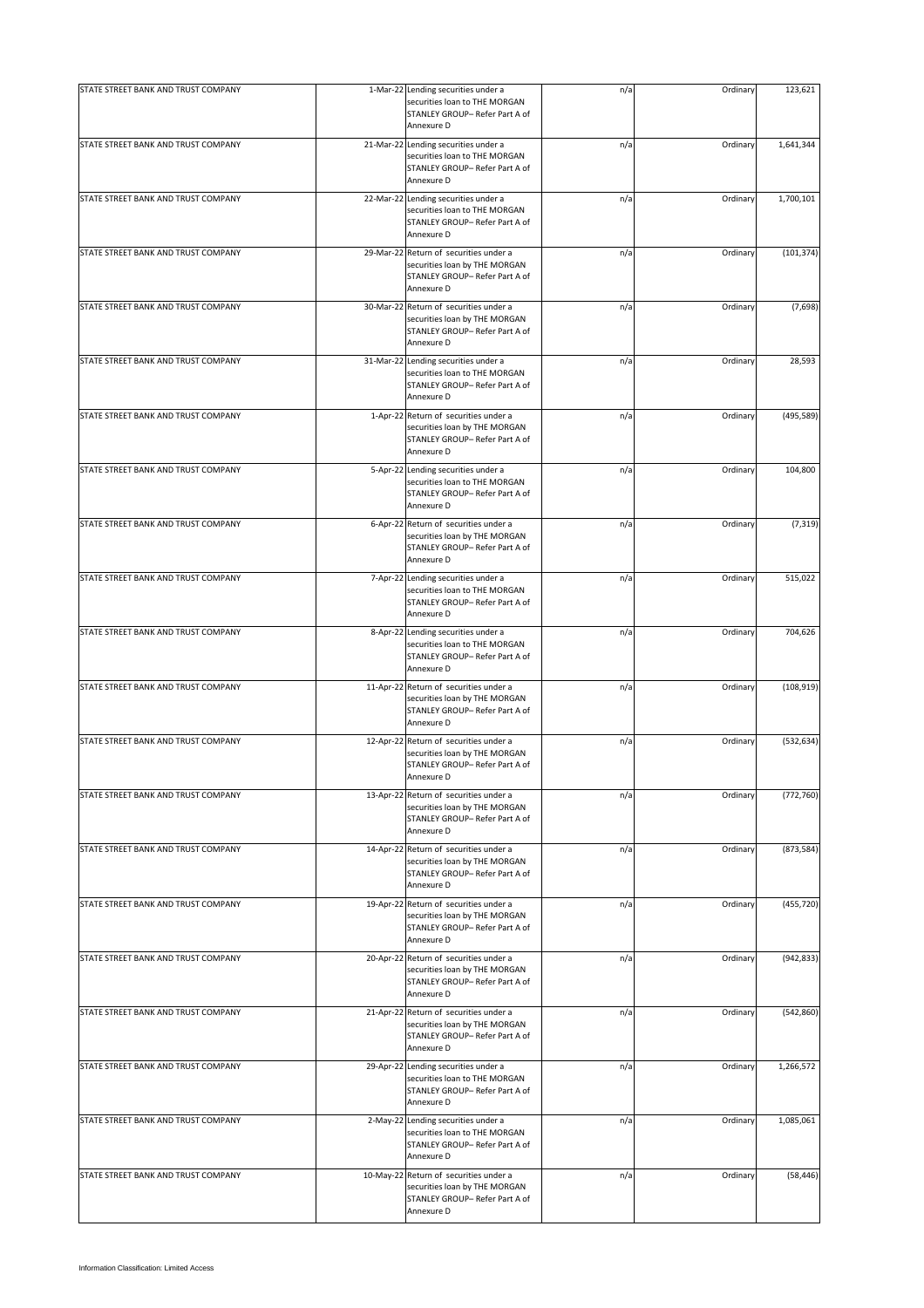| STATE STREET BANK AND TRUST COMPANY | 16-May-22 Lending securities under a<br>securities loan to THE MORGAN<br>STANLEY GROUP- Refer Part A of<br>Annexure D   | n/a | Ordinary | 72,130        |
|-------------------------------------|-------------------------------------------------------------------------------------------------------------------------|-----|----------|---------------|
| STATE STREET BANK AND TRUST COMPANY | 17-May-22 Lending securities under a<br>securities loan to THE MORGAN<br>STANLEY GROUP- Refer Part A of<br>Annexure D   | n/a | Ordinary | 220,978       |
| STATE STREET BANK AND TRUST COMPANY | 18-May-22 Lending securities under a<br>securities loan to THE MORGAN<br>STANLEY GROUP- Refer Part A of<br>Annexure D   | n/a | Ordinary | 364,711       |
| STATE STREET BANK AND TRUST COMPANY | 19-May-22 Lending securities under a<br>securities loan to THE MORGAN<br>STANLEY GROUP- Refer Part A of<br>Annexure D   | n/a | Ordinary | 21,627        |
| STATE STREET BANK AND TRUST COMPANY | 20-May-22 Return of securities under a<br>securities loan by THE MORGAN<br>STANLEY GROUP- Refer Part A of<br>Annexure D | n/a | Ordinary | (637, 432)    |
| STATE STREET BANK AND TRUST COMPANY | 23-May-22 Return of securities under a<br>securities loan by THE MORGAN<br>STANLEY GROUP- Refer Part A of<br>Annexure D | n/a | Ordinary | (1, 143, 608) |
| STATE STREET BANK AND TRUST COMPANY | 24-May-22 Lending securities under a<br>securities loan to THE MORGAN<br>STANLEY GROUP- Refer Part A of<br>Annexure D   | n/a | Ordinary | 75,341        |
| STATE STREET BANK AND TRUST COMPANY | 26-May-22 Return of securities under a<br>securities loan by THE MORGAN<br>STANLEY GROUP- Refer Part A of<br>Annexure D | n/a | Ordinary | (429, 076)    |
| STATE STREET BANK AND TRUST COMPANY | 27-May-22 Return of securities under a<br>securities loan by THE MORGAN<br>STANLEY GROUP- Refer Part A of<br>Annexure D | n/a | Ordinary | (57, 431)     |
| STATE STREET BANK AND TRUST COMPANY | 30-May-22 Return of securities under a<br>securities loan by THE MORGAN<br>STANLEY GROUP- Refer Part A of<br>Annexure D | n/a | Ordinary | (140, 608)    |
| STATE STREET BANK AND TRUST COMPANY | 1-Jun-22 Return of securities under a<br>securities loan by THE MORGAN<br>STANLEY GROUP- Refer Part A of<br>Annexure D  | n/a | Ordinary | (30, 041)     |
| STATE STREET BANK AND TRUST COMPANY | 23-Mar-22 Lending securities under a<br>securities loan to THE CITIGROUP<br>GROUP- Refer Part A of Annexure<br>D        | n/a | Ordinary | 108,546       |
| STATE STREET BANK AND TRUST COMPANY | 24-Mar-22 Lending securities under a<br>securities loan to THE CITIGROUP<br>GROUP- Refer Part A of Annexure             | n/a | Ordinary | 276,112       |
| STATE STREET BANK AND TRUST COMPANY | 28-Apr-22 Return of securities under a<br>securities loan by THE CITIGROUP<br>GROUP- Refer Part A of Annexure<br>D      | n/a | Ordinary | (27, 112)     |
| STATE STREET BANK AND TRUST COMPANY | 9-May-22 Return of securities under a<br>securities loan by THE CITIGROUP<br>GROUP- Refer Part A of Annexure<br>D       | n/a | Ordinary | (138, 853)    |
| STATE STREET BANK AND TRUST COMPANY | 25-May-22 Lending securities under a<br>securities loan to THE CITIGROUP<br>GROUP- Refer Part A of Annexure<br>D        | n/a | Ordinary | 63,500        |
| STATE STREET BANK AND TRUST COMPANY | 27-May-22 Lending securities under a<br>securities loan to THE CITIGROUP<br>GROUP- Refer Part A of Annexure<br>D        | n/a | Ordinary | 65,016        |
| STATE STREET BANK AND TRUST COMPANY | 1-Mar-22 Lending securities under a<br>securities loan to THE GOLDMAN<br>SACHS GROUP- Refer Part A of<br>Annexure D     | n/a | Ordinary | 142,618       |
| STATE STREET BANK AND TRUST COMPANY | 24-Feb-22 Return of securities under a<br>securities loan by THE MORGAN<br>STANLEY GROUP- Refer Part A of<br>Annexure D | n/a | Ordinary | (191, 599)    |
| STATE STREET BANK AND TRUST COMPANY | 8-Mar-22 Return of securities under a<br>securities loan by THE MORGAN<br>STANLEY GROUP- Refer Part A of<br>Annexure D  | n/a | Ordinary | (8, 251)      |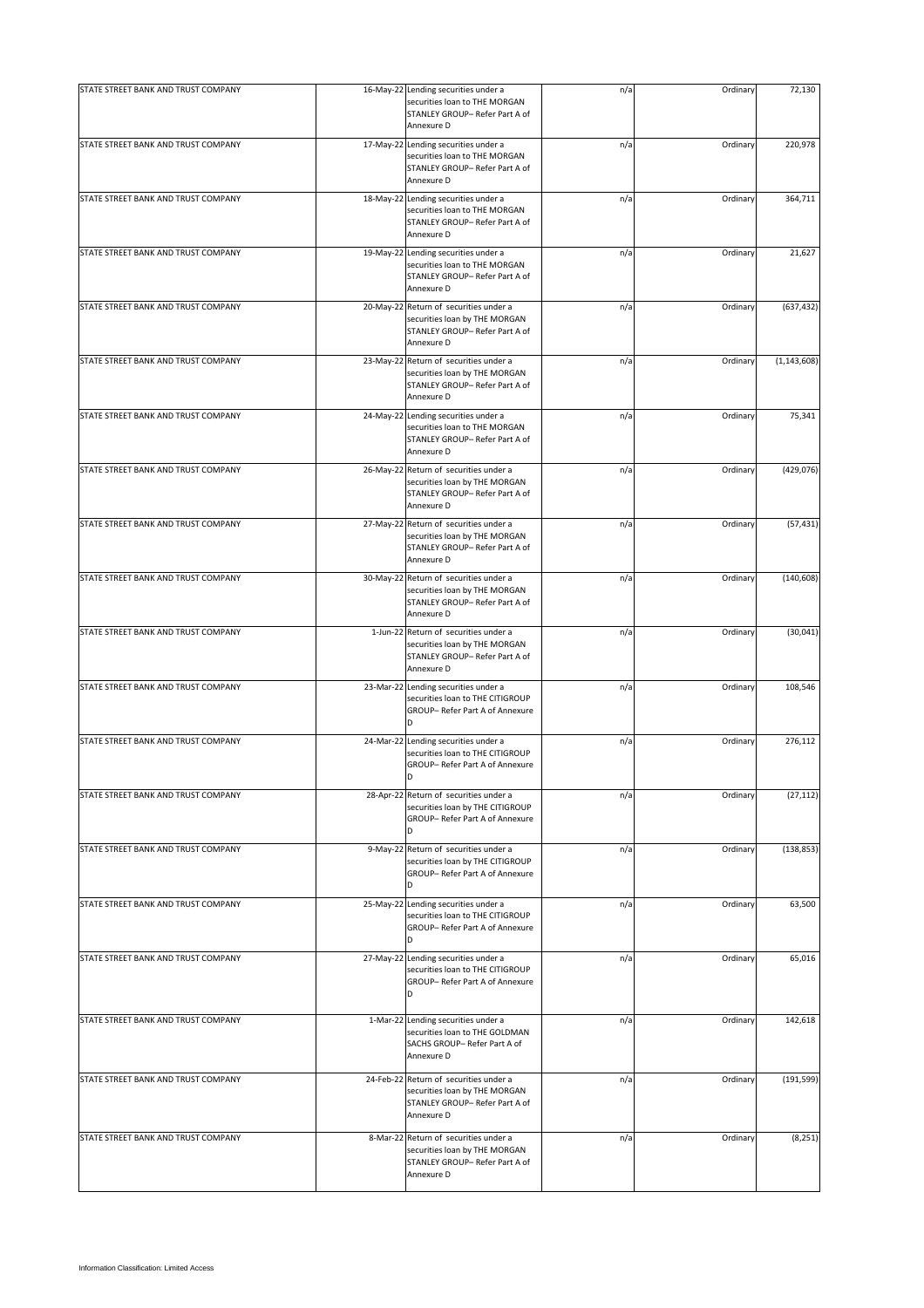| STATE STREET BANK AND TRUST COMPANY | 11-Apr-22 Return of securities under a                                                                                    |     | Ordinary | (31, 873)  |
|-------------------------------------|---------------------------------------------------------------------------------------------------------------------------|-----|----------|------------|
|                                     | securities loan by THE MORGAN<br>STANLEY GROUP- Refer Part A of<br>Annexure D                                             | n/a |          |            |
| STATE STREET BANK AND TRUST COMPANY | 14-Feb-22 Return of securities under a<br>securities loan by THE SOCIETE<br>GENERALE GROUP- Refer Part A of<br>Annexure D | n/a | Ordinary | (9, 217)   |
| STATE STREET BANK AND TRUST COMPANY | 15-Feb-22 Return of securities under a<br>securities loan by THE SOCIETE<br>GENERALE GROUP- Refer Part A of<br>Annexure D | n/a | Ordinary | (23, 418)  |
| STATE STREET BANK AND TRUST COMPANY | 16-Mar-22 Return of securities under a<br>securities loan by THE SOCIETE<br>GENERALE GROUP- Refer Part A of<br>Annexure D | n/a | Ordinary | (3, 251)   |
| STATE STREET BANK AND TRUST COMPANY | 18-Mar-22 Return of securities under a<br>securities loan by THE SOCIETE<br>GENERALE GROUP- Refer Part A of<br>Annexure D | n/a | Ordinary | (22, 755)  |
| STATE STREET BANK AND TRUST COMPANY | 21-Mar-22 Return of securities under a<br>securities loan by THE SOCIETE<br>GENERALE GROUP- Refer Part A of<br>Annexure D | n/a | Ordinary | (120, 804) |
| STATE STREET BANK AND TRUST COMPANY | 23-Mar-22 Lending securities under a<br>securities loan to THE CITIGROUP<br>GROUP- Refer Part A of Annexure<br>D          | n/a | Ordinary | 71,454     |
| STATE STREET BANK AND TRUST COMPANY | 27-May-22 Lending securities under a<br>securities loan to THE CITIGROUP<br>GROUP- Refer Part A of Annexure<br>D          | n/a | Ordinary | 29,984     |
| STATE STREET BANK AND TRUST COMPANY | 1-Mar-22 Lending securities under a<br>securities loan to THE GOLDMAN<br>SACHS GROUP- Refer Part A of<br>Annexure D       | n/a | Ordinary | 172,275    |
| STATE STREET BANK AND TRUST COMPANY | 16-Mar-22 Lending securities under a<br>securities loan to THE GOLDMAN<br>SACHS GROUP- Refer Part A of<br>Annexure D      | n/a | Ordinary | 3,970      |
| STATE STREET BANK AND TRUST COMPANY | 8-Mar-22 Return of securities under a<br>securities loan by THE MORGAN<br>STANLEY GROUP- Refer Part A of<br>Annexure D    | n/a | Ordinary | (26, 577)  |
| STATE STREET BANK AND TRUST COMPANY | 11-Apr-22 Lending securities under a<br>securities loan to THE MORGAN<br>STANLEY GROUP- Refer Part A of<br>Annexure D     | n/a | Ordinary | 20,129     |
| STATE STREET BANK AND TRUST COMPANY | 14-Feb-22 Lending securities under a<br>securities loan to THE SOCIETE<br>GENERALE GROUP- Refer Part A of<br>Annexure D   | n/a | Ordinary | 9,217      |
| STATE STREET BANK AND TRUST COMPANY | 15-Feb-22 Lending securities under a<br>securities loan to THE SOCIETE<br>GENERALE GROUP- Refer Part A of<br>Annexure D   | n/a | Ordinary | 8,583      |
| STATE STREET BANK AND TRUST COMPANY | 16-Mar-22 Lending securities under a<br>securities loan to THE SOCIETE<br>GENERALE GROUP- Refer Part A of<br>Annexure D   | n/a | Ordinary | 3,251      |
| STATE STREET BANK AND TRUST COMPANY | 18-Mar-22 Return of securities under a<br>securities loan by THE SOCIETE<br>GENERALE GROUP- Refer Part A of<br>Annexure D | n/a | Ordinary | (48, 353)  |
| STATE STREET BANK AND TRUST COMPANY | 21-Mar-22 Return of securities under a<br>securities loan by THE SOCIETE<br>GENERALE GROUP- Refer Part A of<br>Annexure D | n/a | Ordinary | (4)        |
| STATE STREET BANK AND TRUST COMPANY | 2-Jun-22 Lending securities under a<br>securities loan to THE GOLDMAN<br>SACHS GROUP- Refer Part A of<br>Annexure D       | n/a | Ordinary | 14,021     |
| STATE STREET BANK AND TRUST COMPANY | 11-Apr-22 Lending securities under a<br>securities loan to THE MORGAN<br>STANLEY GROUP- Refer Part A of<br>Annexure D     | n/a | Ordinary | 10,341     |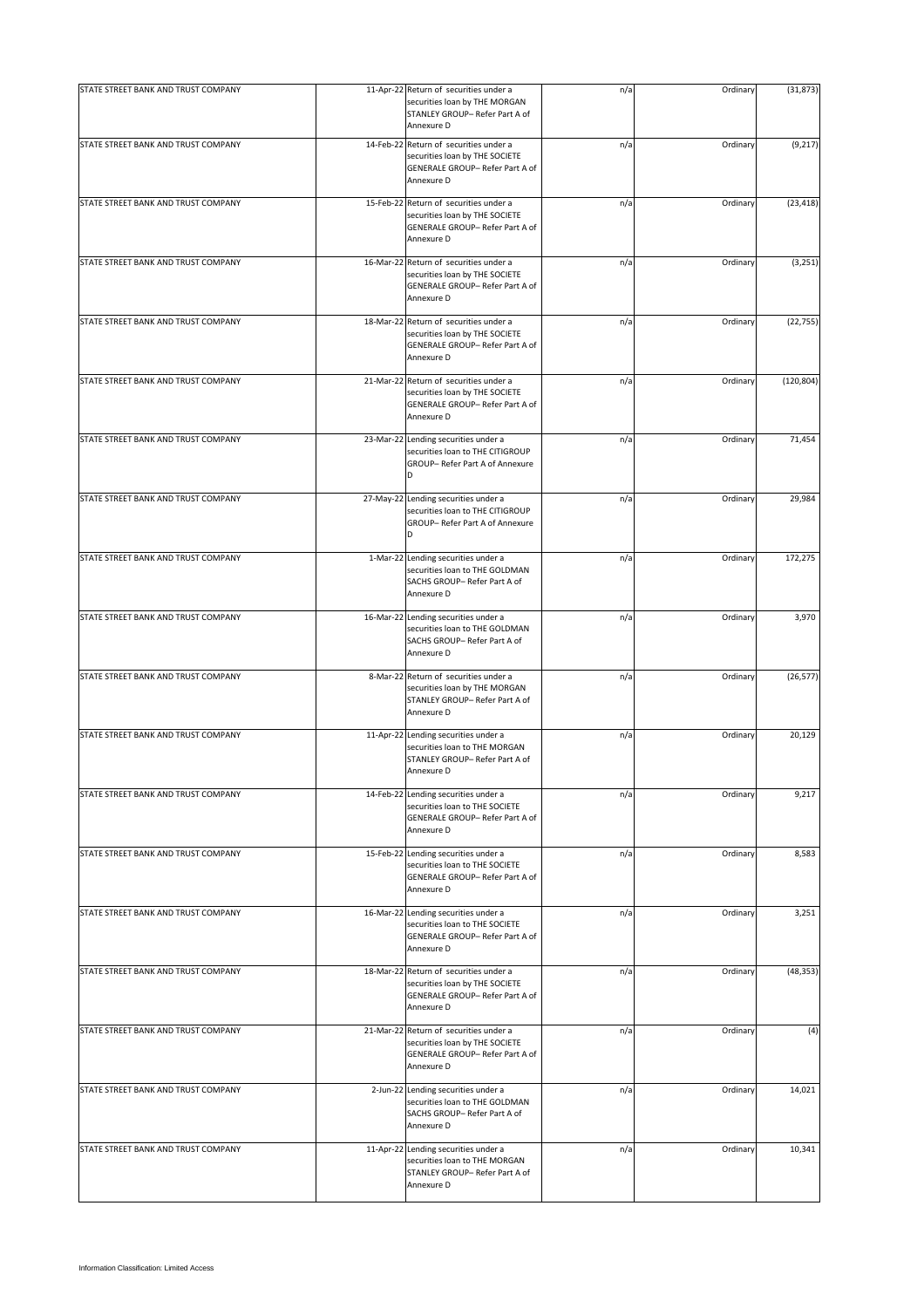| STATE STREET BANK AND TRUST COMPANY | 29-Apr-22 Lending securities under a<br>securities loan to THE CITIGROUP<br>GROUP- Refer Part A of Annexure<br>D           | n/a | Ordinary | 430,180    |
|-------------------------------------|----------------------------------------------------------------------------------------------------------------------------|-----|----------|------------|
| STATE STREET BANK AND TRUST COMPANY | 2-May-22 Return of securities under a<br>securities loan by THE CITIGROUP<br>GROUP- Refer Part A of Annexure<br>D          | n/a | Ordinary | (14, 653)  |
| STATE STREET BANK AND TRUST COMPANY | 27-May-22 Return of securities under a<br>securities loan by THE CITIGROUP<br>GROUP- Refer Part A of Annexure<br>D         | n/a | Ordinary | (18, 810)  |
| STATE STREET BANK AND TRUST COMPANY | 19-Apr-22 Lending securities under a<br>securities loan to THE CITIGROUP<br>GROUP- Refer Part A of Annexure<br>D           | n/a | Ordinary | 34,780     |
| STATE STREET BANK AND TRUST COMPANY | 20-Apr-22 Lending securities under a<br>securities loan to THE CITIGROUP<br>GROUP- Refer Part A of Annexure<br>D           | n/a | Ordinary | 395,400    |
| STATE STREET BANK AND TRUST COMPANY | 29-Apr-22 Return of securities under a<br>securities loan by THE CITIGROUP<br>GROUP- Refer Part A of Annexure<br>D         | n/a | Ordinary | (430, 180) |
| STATE STREET BANK AND TRUST COMPANY | 10-Feb-22 Return of securities under a<br>securities loan by THE J.P. MORGAN<br>CHASE GROUP- Refer Part A of<br>Annexure D | n/a | Ordinary | (200, 911) |
| STATE STREET BANK AND TRUST COMPANY | 3-Mar-22 Return of securities under a<br>securities loan by THE MORGAN<br>STANLEY GROUP- Refer Part A of<br>Annexure D     | n/a | Ordinary | (882, 784) |
| STATE STREET BANK AND TRUST COMPANY | 8-Mar-22 Lending securities under a<br>securities loan to THE MORGAN<br>STANLEY GROUP- Refer Part A of<br>Annexure D       | n/a | Ordinary | 346,147    |
| STATE STREET BANK AND TRUST COMPANY | 9-Mar-22 Lending securities under a<br>securities loan to THE MORGAN<br>STANLEY GROUP- Refer Part A of<br>Annexure D       | n/a | Ordinary | 570        |
| STATE STREET BANK AND TRUST COMPANY | 14-Mar-22 Return of securities under a<br>securities loan by THE MORGAN<br>STANLEY GROUP- Refer Part A of<br>Annexure D    | n/a | Ordinary | (531, 977) |
| STATE STREET BANK AND TRUST COMPANY | 18-Mar-22 Return of securities under a<br>securities loan by THE SOCIETE<br>GENERALE GROUP- Refer Part A of<br>Annexure D  | n/a | Ordinary | (38, 433)  |
| STATE STREET BANK AND TRUST COMPANY | 21-Mar-22 Return of securities under a<br>securities loan by THE SOCIETE<br>GENERALE GROUP- Refer Part A of<br>Annexure D  | n/a | Ordinary | (176, 524) |
| STATE STREET BANK AND TRUST COMPANY | 27-May-22 Lending securities under a<br>securities loan to THE CITIGROUP<br>GROUP- Refer Part A of Annexure<br>D           | n/a | Ordinary | 1,004      |
| STATE STREET BANK AND TRUST COMPANY | 15-Feb-22 Lending securities under a<br>securities loan to THE SOCIETE<br>GENERALE GROUP- Refer Part A of<br>Annexure D    | n/a | Ordinary | 8,261      |
| STATE STREET BANK AND TRUST COMPANY | 18-Mar-22 Return of securities under a<br>securities loan by THE SOCIETE<br>GENERALE GROUP- Refer Part A of<br>Annexure D  | n/a | Ordinary | (8, 261)   |
| STATE STREET BANK AND TRUST COMPANY | 21-Mar-22 Return of securities under a<br>securities loan by THE SOCIETE<br>GENERALE GROUP- Refer Part A of<br>Annexure D  | n/a | Ordinary | (87,085)   |
| STATE STREET BANK AND TRUST COMPANY | 19-Apr-22 Lending securities under a<br>securities loan to THE CITIGROUP<br>GROUP- Refer Part A of Annexure<br>D           | n/a | Ordinary | 17,220     |
| STATE STREET BANK AND TRUST COMPANY | 27-May-22 Lending securities under a<br>securities loan to THE CITIGROUP<br>GROUP- Refer Part A of Annexure<br>D           | n/a | Ordinary | 382        |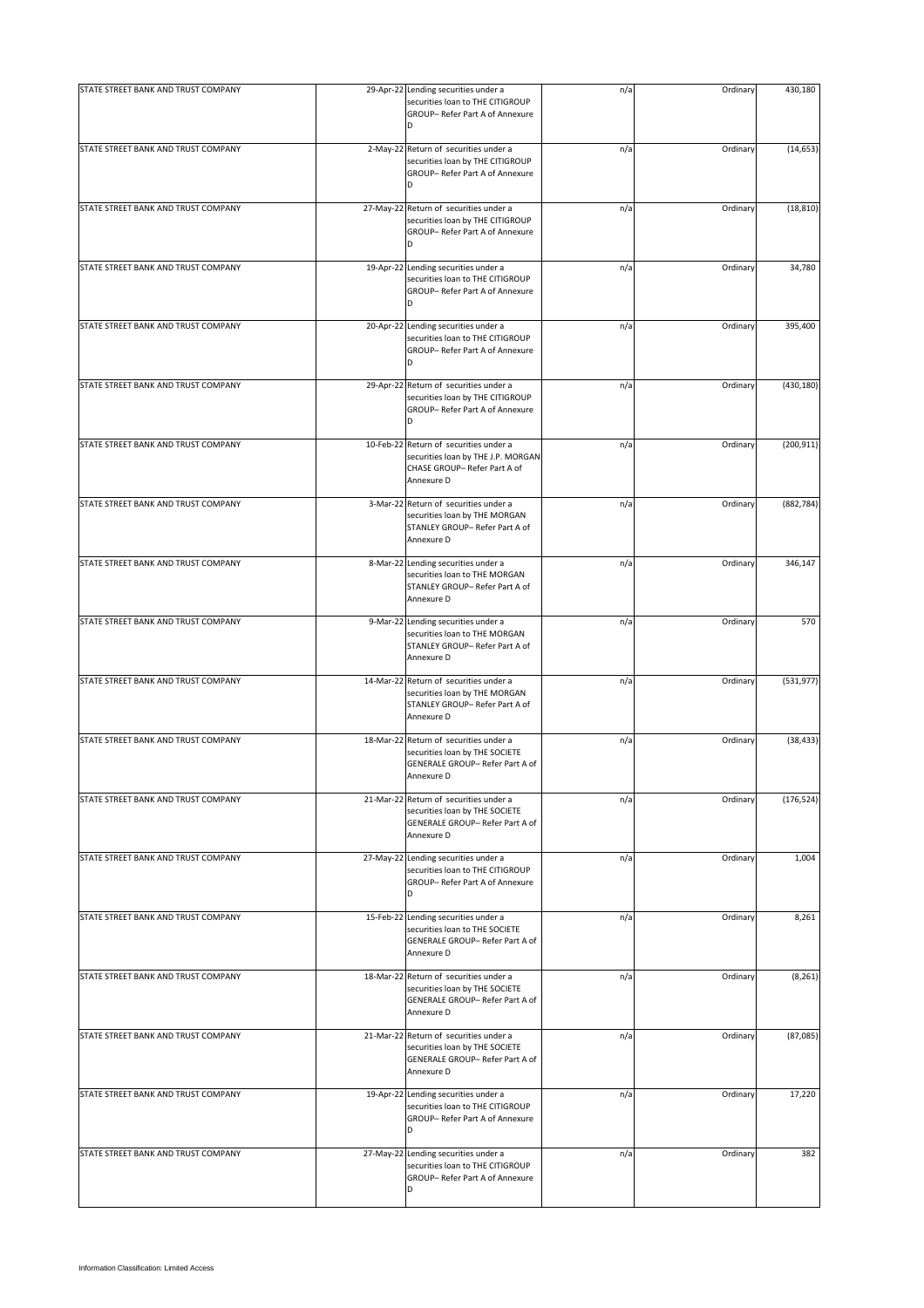| STATE STREET BANK AND TRUST COMPANY | 9-Mar-22 Return of securities under a                                                                                      | n/a | Ordinary | (279)      |
|-------------------------------------|----------------------------------------------------------------------------------------------------------------------------|-----|----------|------------|
|                                     | securities loan by THE GOLDMAN<br>SACHS GROUP- Refer Part A of<br>Annexure D                                               |     |          |            |
| STATE STREET BANK AND TRUST COMPANY | 10-Feb-22 Return of securities under a<br>securities loan by THE J.P. MORGAN<br>CHASE GROUP- Refer Part A of<br>Annexure D | n/a | Ordinary | (12, 953)  |
| STATE STREET BANK AND TRUST COMPANY | 8-Mar-22 Lending securities under a<br>securities loan to THE MORGAN<br>STANLEY GROUP- Refer Part A of<br>Annexure D       | n/a | Ordinary | 18,279     |
| STATE STREET BANK AND TRUST COMPANY | 9-Mar-22 Return of securities under a<br>securities loan by THE MORGAN<br>STANLEY GROUP- Refer Part A of<br>Annexure D     | n/a | Ordinary | (570)      |
| STATE STREET BANK AND TRUST COMPANY | 14-Mar-22 Return of securities under a<br>securities loan by THE MORGAN<br>STANLEY GROUP- Refer Part A of<br>Annexure D    | n/a | Ordinary | (18, 279)  |
| STATE STREET BANK AND TRUST COMPANY | 27-May-22 Lending securities under a<br>securities loan to THE CITIGROUP<br>GROUP- Refer Part A of Annexure<br>n           | n/a | Ordinary | 17,424     |
| STATE STREET BANK AND TRUST COMPANY | 16-Mar-22 Return of securities under a<br>securities loan by THE GOLDMAN<br>SACHS GROUP- Refer Part A of<br>Annexure D     | n/a | Ordinary | (3,970)    |
| STATE STREET BANK AND TRUST COMPANY | 10-Feb-22 Return of securities under a<br>securities loan by THE J.P. MORGAN<br>CHASE GROUP- Refer Part A of<br>Annexure D | n/a | Ordinary | (832)      |
| STATE STREET BANK AND TRUST COMPANY | 16-Mar-22 Return of securities under a<br>securities loan by THE J.P. MORGAN<br>CHASE GROUP- Refer Part A of<br>Annexure D | n/a | Ordinary | (161, 706) |
| STATE STREET BANK AND TRUST COMPANY | 15-Feb-22 Lending securities under a<br>securities loan to THE SOCIETE<br>GENERALE GROUP- Refer Part A of<br>Annexure D    | n/a | Ordinary | 6,574      |
| STATE STREET BANK AND TRUST COMPANY | 16-Mar-22 Return of securities under a<br>securities loan by THE SOCIETE<br>GENERALE GROUP- Refer Part A of<br>Annexure D  | n/a | Ordinary | (75, 420)  |
| STATE STREET BANK AND TRUST COMPANY | 18-Mar-22 Return of securities under a<br>securities loan by THE SOCIETE<br>GENERALE GROUP- Refer Part A of<br>Annexure D  | n/a | Ordinary | (10, 753)  |
| STATE STREET BANK AND TRUST COMPANY | 18-Mar-22 Return of securities under a<br>securities loan by THE SOCIETE<br>GENERALE GROUP- Refer Part A of<br>Annexure D  | n/a | Ordinary | (654, 475) |
| STATE STREET BANK AND TRUST COMPANY | 24-Mar-22 Lending securities under a<br>securities loan to THE CITIGROUP<br>GROUP- Refer Part A of Annexure<br>D           | n/a | Ordinary | 53,888     |
| STATE STREET BANK AND TRUST COMPANY | 26-Apr-22 Return of securities under a<br>securities loan by THE CITIGROUP<br>GROUP- Refer Part A of Annexure              | n/a | Ordinary | (53,888)   |
| STATE STREET BANK AND TRUST COMPANY | 16-Mar-22 Lending securities under a<br>securities loan to THE J.P. MORGAN<br>CHASE GROUP- Refer Part A of<br>Annexure D   | n/a | Ordinary | 161,706    |
| STATE STREET BANK AND TRUST COMPANY | 7-Mar-22 Lending securities under a<br>securities loan to THE MORGAN<br>STANLEY GROUP- Refer Part A of<br>Annexure D       | n/a | Ordinary | 161,610    |
| STATE STREET BANK AND TRUST COMPANY | 8-Mar-22 Lending securities under a<br>securities loan to THE MORGAN<br>STANLEY GROUP- Refer Part A of<br>Annexure D       | n/a | Ordinary | 793,711    |
| STATE STREET BANK AND TRUST COMPANY | 11-Mar-22 Return of securities under a<br>securities loan by THE MORGAN<br>STANLEY GROUP- Refer Part A of<br>Annexure D    | n/a | Ordinary | (261, 614) |
| STATE STREET BANK AND TRUST COMPANY | 16-Mar-22 Return of securities under a<br>securities loan by THE MORGAN<br>STANLEY GROUP- Refer Part A of<br>Annexure D    | n/a | Ordinary | (138, 295) |
| STATE STREET BANK AND TRUST COMPANY | 17-Mar-22 Lending securities under a<br>securities loan to THE MORGAN<br>STANLEY GROUP- Refer Part A of<br>Annexure D      | n/a | Ordinary | 984,941    |
| STATE STREET BANK AND TRUST COMPANY | 18-Mar-22 Return of securities under a<br>securities loan by THE MORGAN<br>STANLEY GROUP- Refer Part A of<br>Annexure D    | n/a | Ordinary | (555, 412) |
| STATE STREET BANK AND TRUST COMPANY | 21-Mar-22 Lending securities under a<br>securities loan to THE MORGAN<br>STANLEY GROUP- Refer Part A of<br>Annexure D      | n/a | Ordinary | 465,817    |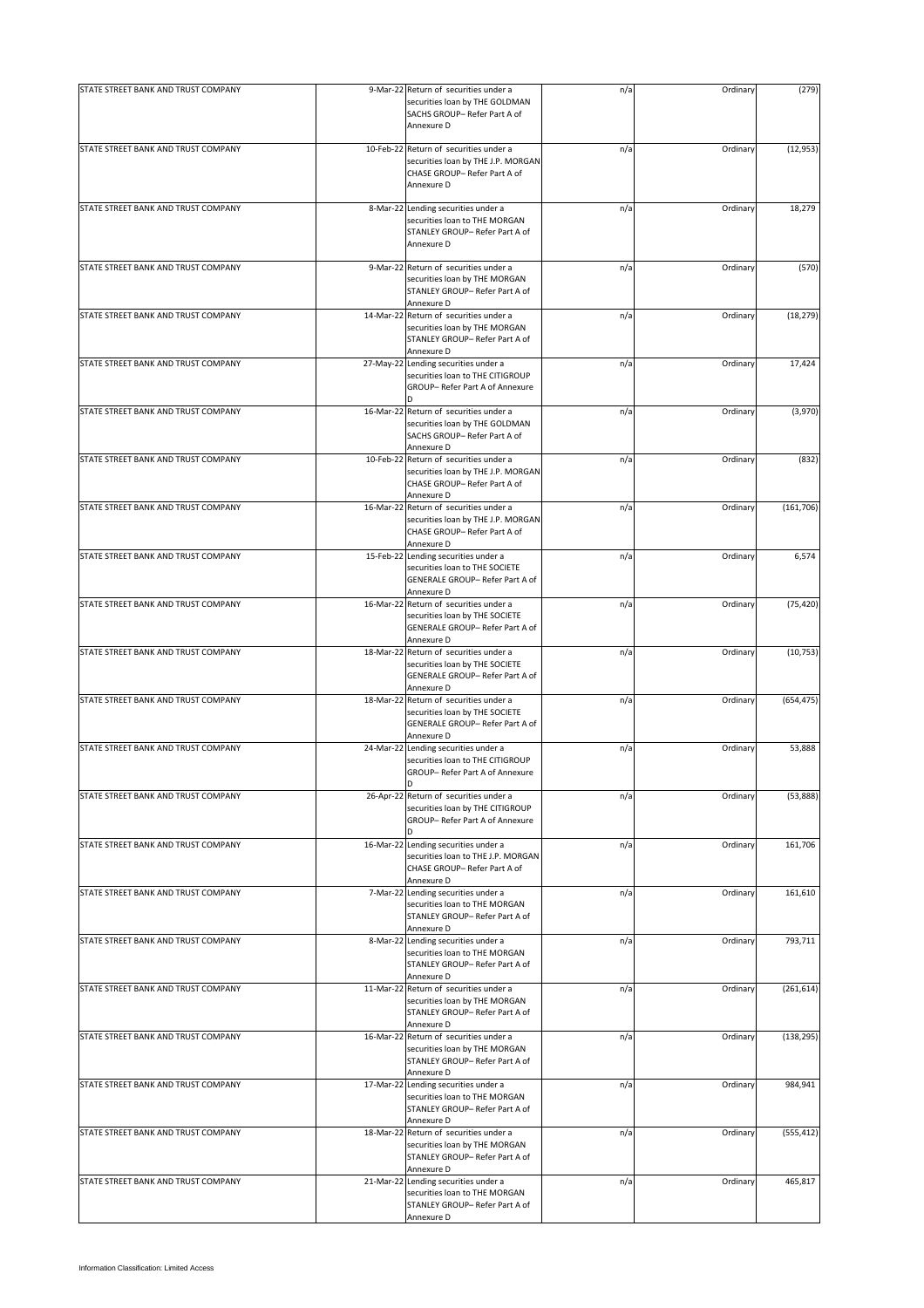| STATE STREET BANK AND TRUST COMPANY | 24-Mar-22 Lending securities under a<br>securities loan to THE MORGAN<br>STANLEY GROUP- Refer Part A of                   | n/a | Ordinary | 360,760    |
|-------------------------------------|---------------------------------------------------------------------------------------------------------------------------|-----|----------|------------|
|                                     | Annexure D                                                                                                                |     |          |            |
| STATE STREET BANK AND TRUST COMPANY | 30-Mar-22 Lending securities under a<br>securities loan to THE MORGAN<br>STANLEY GROUP- Refer Part A of<br>Annexure D     | n/a | Ordinary | 219,202    |
| STATE STREET BANK AND TRUST COMPANY | 31-Mar-22 Lending securities under a<br>securities loan to THE MORGAN<br>STANLEY GROUP- Refer Part A of<br>Annexure D     | n/a | Ordinary | 49,391     |
| STATE STREET BANK AND TRUST COMPANY | 11-Apr-22 Lending securities under a<br>securities loan to THE MORGAN<br>STANLEY GROUP- Refer Part A of<br>Annexure D     | n/a | Ordinary | 2,600      |
| STATE STREET BANK AND TRUST COMPANY | 27-Apr-22 Return of securities under a<br>securities loan by THE MORGAN<br>STANLEY GROUP- Refer Part A of<br>Annexure D   | n/a | Ordinary | (206, 102) |
| STATE STREET BANK AND TRUST COMPANY | 28-Apr-22 Lending securities under a<br>securities loan to THE MORGAN<br>STANLEY GROUP- Refer Part A of<br>Annexure D     | n/a | Ordinary | 142,335    |
| STATE STREET BANK AND TRUST COMPANY | 29-Apr-22 Lending securities under a<br>securities loan to THE MORGAN<br>STANLEY GROUP- Refer Part A of<br>Annexure D     | n/a | Ordinary | 107,787    |
| STATE STREET BANK AND TRUST COMPANY | 2-May-22 Return of securities under a<br>securities loan by THE MORGAN<br>STANLEY GROUP- Refer Part A of<br>Annexure D    | n/a | Ordinary | (185, 994) |
| STATE STREET BANK AND TRUST COMPANY | 11-May-22 Lending securities under a<br>securities loan to THE MORGAN<br>STANLEY GROUP- Refer Part A of<br>Annexure D     | n/a | Ordinary | 74,563     |
| STATE STREET BANK AND TRUST COMPANY | 16-May-22 Lending securities under a<br>securities loan to THE MORGAN<br>STANLEY GROUP- Refer Part A of<br>Annexure D     | n/a | Ordinary | 39,531     |
| STATE STREET BANK AND TRUST COMPANY | 16-Mar-22 Lending securities under a<br>securities loan to THE SOCIETE<br>GENERALE GROUP- Refer Part A of<br>Annexure D   | n/a | Ordinary | 75,420     |
| STATE STREET BANK AND TRUST COMPANY | 9-May-22 Return of securities under a<br>securities loan by THE SOCIETE<br>GENERALE GROUP- Refer Part A of<br>Annexure D  | n/a | Ordinary | (75, 420)  |
| STATE STREET BANK AND TRUST COMPANY | 2-Jun-22 Lending securities under a<br>securities loan to THE GOLDMAN<br>SACHS GROUP- Refer Part A of<br>Annexure D       | n/a | Ordinary | 17,682,835 |
| STATE STREET BANK AND TRUST COMPANY | 25-Apr-22 Lending securities under a<br>securities loan to THE J.P. MORGAN<br>CHASE GROUP- Refer Part A of<br>Annexure D  | n/a | Ordinary | 126,915    |
| STATE STREET BANK AND TRUST COMPANY | 9-Mar-22 Lending securities under a<br>securities loan to THE GOLDMAN<br>SACHS GROUP- Refer Part A of<br>Annexure D       | n/a | Ordinary | 279        |
| STATE STREET BANK AND TRUST COMPANY | 21-Mar-22 Lending securities under a<br>securities loan to THE GOLDMAN<br>SACHS GROUP- Refer Part A of<br>Annexure D      | n/a | Ordinary | 500,000    |
| STATE STREET BANK AND TRUST COMPANY | 25-Mar-22 Lending securities under a<br>securities loan to THE GOLDMAN<br>SACHS GROUP- Refer Part A of<br>Annexure D      | n/a | Ordinary | 500,000    |
| STATE STREET BANK AND TRUST COMPANY | 2-Jun-22 Lending securities under a<br>securities loan to THE GOLDMAN<br>SACHS GROUP- Refer Part A of<br>Annexure D       | n/a | Ordinary | 7,303,144  |
| STATE STREET BANK AND TRUST COMPANY | 25-Apr-22 Lending securities under a<br>securities loan to THE J.P. MORGAN<br>CHASE GROUP- Refer Part A of<br>Annexure D  | n/a | Ordinary | 23,085     |
| STATE STREET BANK AND TRUST COMPANY | 17-Mar-22 Lending securities under a<br>securities loan to THE MORGAN<br>STANLEY GROUP- Refer Part A of<br>Annexure D     | n/a | Ordinary | 1,380,000  |
| STATE STREET BANK AND TRUST COMPANY | 21-Mar-22 Return of securities under a<br>securities loan by THE MORGAN<br>STANLEY GROUP- Refer Part A of<br>Annexure D   | n/a | Ordinary | (17, 871)  |
| STATE STREET BANK AND TRUST COMPANY | 18-Mar-22 Return of securities under a<br>securities loan by THE SOCIETE<br>GENERALE GROUP- Refer Part A of<br>Annexure D | n/a | Ordinary | (274, 146) |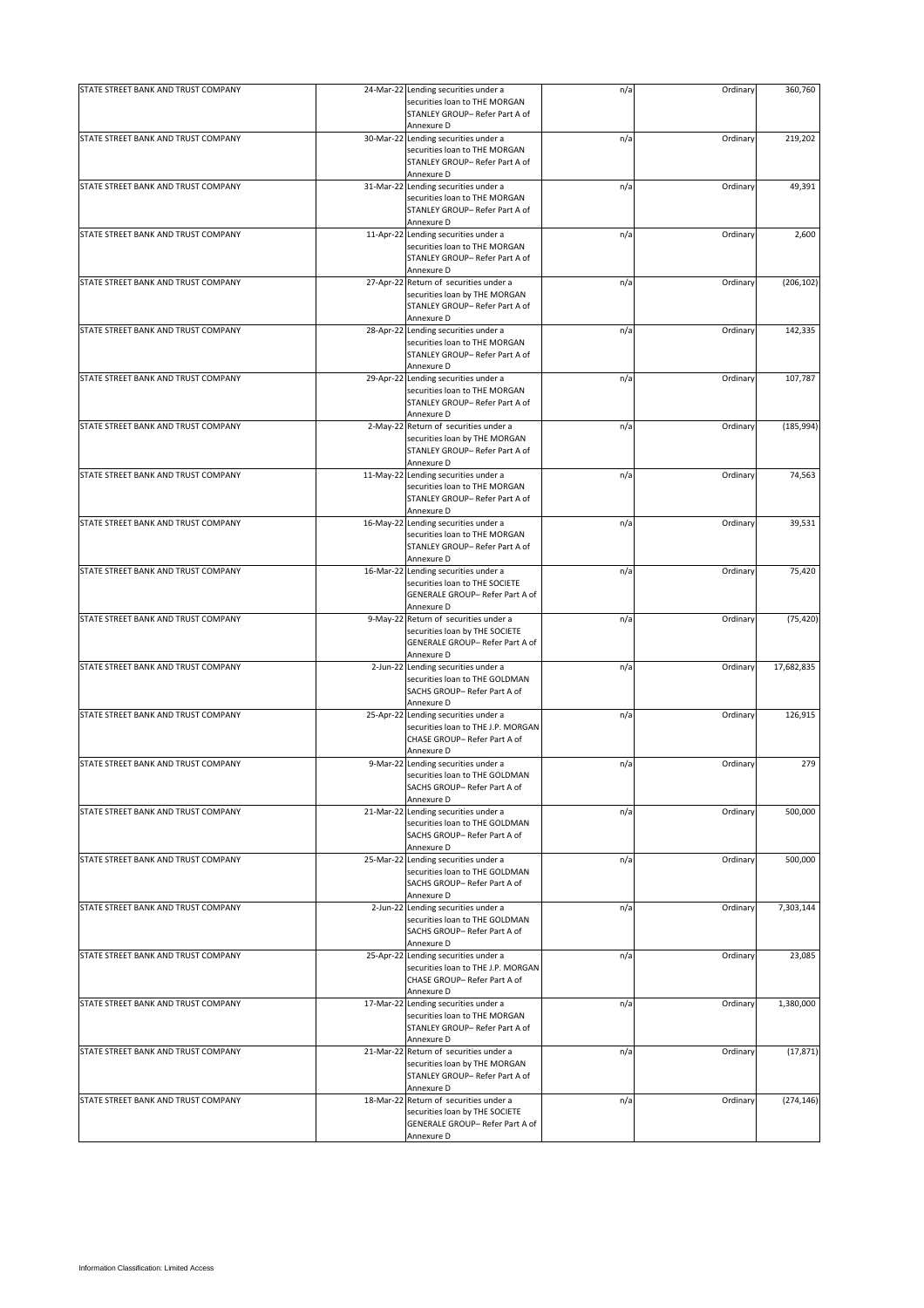### **This is Annexure C referred to in Form 603 Notice of initial substantial holder**

**Annexure C**

Digitally signed by Elizabeth Schaefer Date: 2022.06.05 17:08:09 -04'00'

**\_\_\_\_\_\_\_\_\_\_\_\_\_\_\_\_\_\_\_\_\_\_\_\_\_\_\_\_\_\_\_\_\_\_\_\_\_\_\_ 06 June 2022**

**Elizabeth Schaefer Authorised Signatory 7. Addresses**

| Name                                             | <b>Address</b>                                                |
|--------------------------------------------------|---------------------------------------------------------------|
| STATE STREET GLOBAL ADVISORS TRUST COMPANY       | 1 Iron Street, Boston MA 02210, United States                 |
| <b>SSGA FUNDS MANAGEMENT. INC.</b>               | Channel Center, 1 Iron Street, Boston MA 02210, United States |
| STATE STREET GLOBAL ADVISORS EUROPE LIMITED      | 78 Sir John Rogerson's Quay, Dublin 2, Ireland                |
| STATE STREET GLOBAL ADVISORS LIMITED             | 20 Churchill Place, London, England, E14 5HJ, United Kingdom  |
| STATE STREET GLOBAL ADVISORS, AUSTRALIA, LIMITED | Level 15, 420 George Street, Sydney NSW 2000, Australia       |
| STATE STREET GLOBAL ADVISORS. INC.               | 1 Iron Street, Boston MA 02210, United States                 |
| STATE STREET BANK AND TRUST COMPANY              | 1 Lincoln Street. Boston MA 02111-2900. United States         |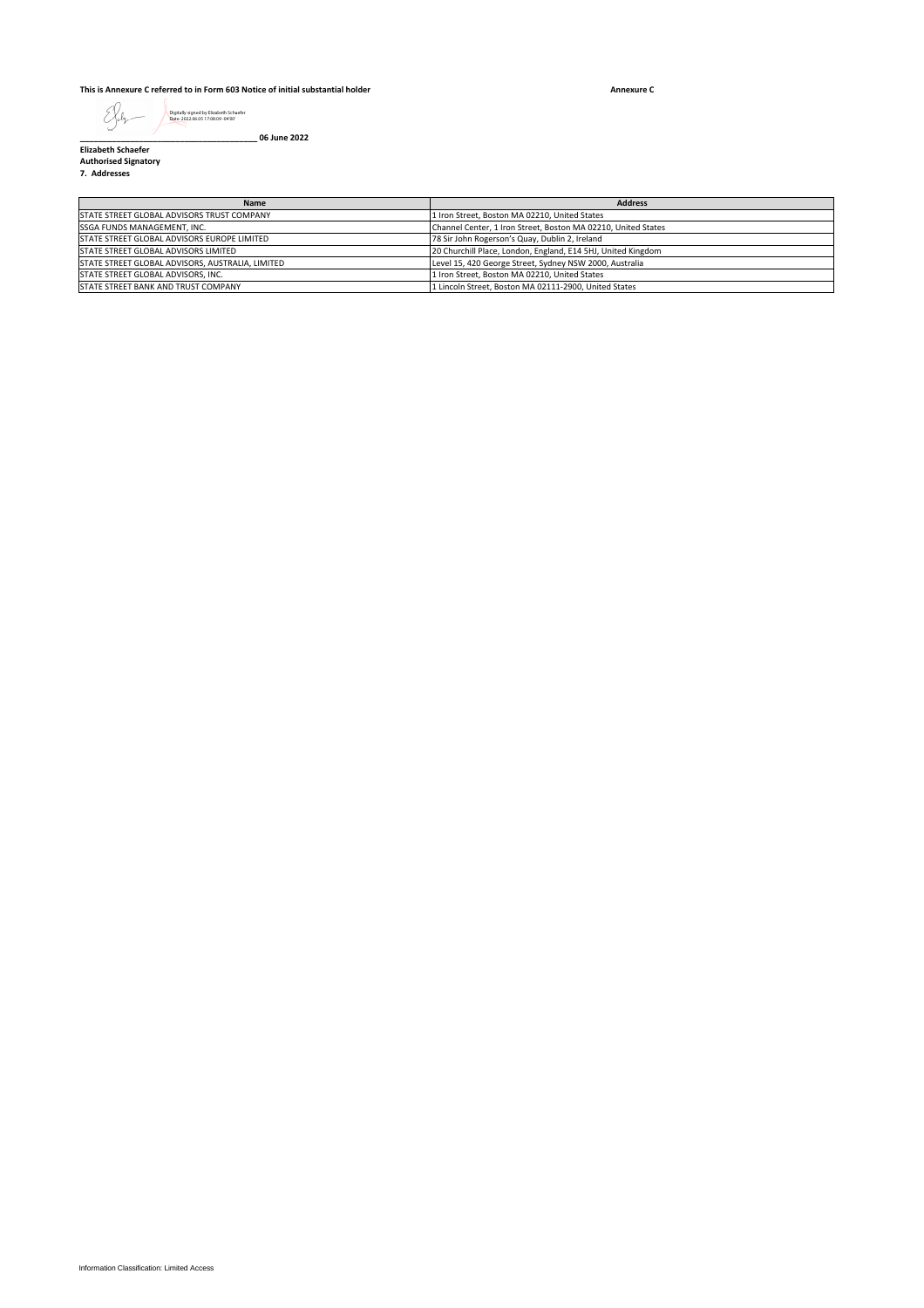## **This is Annexure D referred to in Form 603 Notice of initial substantial holder**

| Digitally signed by Elizabeth<br>Schaefer<br>Date: 2022.06.05 17:08:24<br>$-04'00'$<br>06 June 2022<br><b>Elizabeth Schaefer</b><br><b>Authorised Signatory</b>                                                                                                                                                                                                                                     |                                                                                                                                                                                                                                    |  |
|-----------------------------------------------------------------------------------------------------------------------------------------------------------------------------------------------------------------------------------------------------------------------------------------------------------------------------------------------------------------------------------------------------|------------------------------------------------------------------------------------------------------------------------------------------------------------------------------------------------------------------------------------|--|
|                                                                                                                                                                                                                                                                                                                                                                                                     |                                                                                                                                                                                                                                    |  |
| Part A: For relevant interests arising out of lending securities - State Street Bank and Trust Company acquires relevant interest as lender of the securities under securities lending authorisation agreement,<br>subject to obligation to return under the agreement. (State Street Bank and Trust Company has lent the securities and retains relevant interest as per Part B of this Annexure.) |                                                                                                                                                                                                                                    |  |
| Type of agreement                                                                                                                                                                                                                                                                                                                                                                                   | Securities Lending Authorisation Agreement/ Global Master Securities Lending Agreement/ Securities Loan Agreement                                                                                                                  |  |
| Parties to agreement                                                                                                                                                                                                                                                                                                                                                                                | (1) State Street Bank and Trust Company<br>(2) The entity referred to in the relevant part of Annexure B to this notice                                                                                                            |  |
| Can the parties exercise voting rights attaching to the securities?                                                                                                                                                                                                                                                                                                                                 | $(1)$ No<br>(2) Yes. (Borrower has the right to vote, but may on-lend securities)                                                                                                                                                  |  |
| If yes, in what circumstances                                                                                                                                                                                                                                                                                                                                                                       | (1) Only if instructed to by the borrower<br>(2) As determined by the owner of the securities                                                                                                                                      |  |
| Transfer date                                                                                                                                                                                                                                                                                                                                                                                       | The dates on which the securities were delivered by State Street Bank and Trust Company as lender are set out in<br>Annexure B to this notice                                                                                      |  |
| Scheduled return date                                                                                                                                                                                                                                                                                                                                                                               | No scheduled return date                                                                                                                                                                                                           |  |
| Does the borrower have the right to return the securities early?<br>If yes, in what circumstances                                                                                                                                                                                                                                                                                                   | No scheduled return date. Borrower can return securities or equivalent securities at any time subject to giving notice<br>Borrower can return securities or equivalent securities at any time subject to giving notice             |  |
| Does the lender have the right to recall the securities early (ie before the scheduled return                                                                                                                                                                                                                                                                                                       | No scheduled return date. Lender can require return of securities or equivalent securities at any time subject to giving                                                                                                           |  |
| date)?<br>If yes, in what circumstances                                                                                                                                                                                                                                                                                                                                                             | notice<br>Lender can require return of securities or equivalent securities at any time subject to giving notice                                                                                                                    |  |
| Are there any circumstances in which the borrower is not required to return securities or                                                                                                                                                                                                                                                                                                           | No                                                                                                                                                                                                                                 |  |
| equivalent securities on settlement?<br>If yes, detail any exceptions                                                                                                                                                                                                                                                                                                                               | n/a                                                                                                                                                                                                                                |  |
| securities as collateral to secure a securities Ioan. (See Part A of this Annexure for securities Ioan details.)                                                                                                                                                                                                                                                                                    | Part B: For relevant interests arising out of lending securities - State Street Bank and Trust Company acquires a relevant interest in securities through taking a security interest ("title transfer") over the                   |  |
| Type of agreement                                                                                                                                                                                                                                                                                                                                                                                   | Global Master Securities Lending Agreement<br>Securities Lending Authorisation Agreement                                                                                                                                           |  |
| Parties to agreement                                                                                                                                                                                                                                                                                                                                                                                | (1) State Street Bank and Trust Company<br>(2) The entity referred to in the relevant part of Annexure B to this notice                                                                                                            |  |
| Can the parties exercise voting rights attaching to the securities?                                                                                                                                                                                                                                                                                                                                 | (1) Yes, but only if the borrower defaults and ownership is enforced<br>$(2)$ Yes                                                                                                                                                  |  |
| If yes, in what circumstances                                                                                                                                                                                                                                                                                                                                                                       | (1) Only if the borrower defaults and ownership is enforced<br>(2) In accordance with ordinary rights as registered holder, either directly or through nominee holder                                                              |  |
| Transfer date                                                                                                                                                                                                                                                                                                                                                                                       | The dates on which the securities were transferred, as indicated in Annexure B to this notice                                                                                                                                      |  |
| Scheduled return date                                                                                                                                                                                                                                                                                                                                                                               | No scheduled return date. Securities collateral is returned on termination of related securities loan<br>No scheduled return date. Securities collateral is returned on termination of related securities loan or the provision of |  |
| Does the borrower have the right to have the securities returned early?                                                                                                                                                                                                                                                                                                                             | alternative collateral                                                                                                                                                                                                             |  |
| If yes, in what circumstances                                                                                                                                                                                                                                                                                                                                                                       | At any time subject to returning the borrowed securities or equivalent securities or providing alternative collateral                                                                                                              |  |
| Are there any circumstances in which the lender is not required to return securities<br>collateral on settlement?                                                                                                                                                                                                                                                                                   | No, assuming the borrower returns the borrowed securities or equivalent securities                                                                                                                                                 |  |
| If yes, detail any exceptions                                                                                                                                                                                                                                                                                                                                                                       | n/a (lender must return securities collateral if the borrower returns the borrowed securities or equivalent securities)                                                                                                            |  |
|                                                                                                                                                                                                                                                                                                                                                                                                     |                                                                                                                                                                                                                                    |  |
| Information Classification: Limited Access                                                                                                                                                                                                                                                                                                                                                          |                                                                                                                                                                                                                                    |  |

|                                                                                      | Global Master Securities Lending Agreement                                                                                |
|--------------------------------------------------------------------------------------|---------------------------------------------------------------------------------------------------------------------------|
| Type of agreement                                                                    | Securities Lending Authorisation Agreement                                                                                |
| Parties to agreement                                                                 | (1) State Street Bank and Trust Company                                                                                   |
|                                                                                      | (2) The entity referred to in the relevant part of Annexure B to this notice                                              |
| Can the parties exercise voting rights attaching to the securities?                  | (1) Yes, but only if the borrower defaults and ownership is enforced                                                      |
|                                                                                      | $(2)$ Yes                                                                                                                 |
| If yes, in what circumstances                                                        | (1) Only if the borrower defaults and ownership is enforced                                                               |
|                                                                                      | (2) In accordance with ordinary rights as registered holder, either directly or through nominee holder                    |
|                                                                                      |                                                                                                                           |
| Transfer date                                                                        | The dates on which the securities were transferred, as indicated in Annexure B to this notice                             |
| Scheduled return date                                                                | No scheduled return date. Securities collateral is returned on termination of related securities loan                     |
| Does the borrower have the right to have the securities returned early?              | No scheduled return date. Securities collateral is returned on termination of related securities loan or the provision of |
|                                                                                      | alternative collateral                                                                                                    |
| If yes, in what circumstances                                                        | At any time subject to returning the borrowed securities or equivalent securities or providing alternative collateral     |
| Are there any circumstances in which the lender is not required to return securities | No, assuming the borrower returns the borrowed securities or equivalent securities                                        |
| collateral on settlement?                                                            |                                                                                                                           |
| If yes, detail any exceptions                                                        | n/a (lender must return securities collateral if the borrower returns the borrowed securities or equivalent securities)   |

**Annexure D**